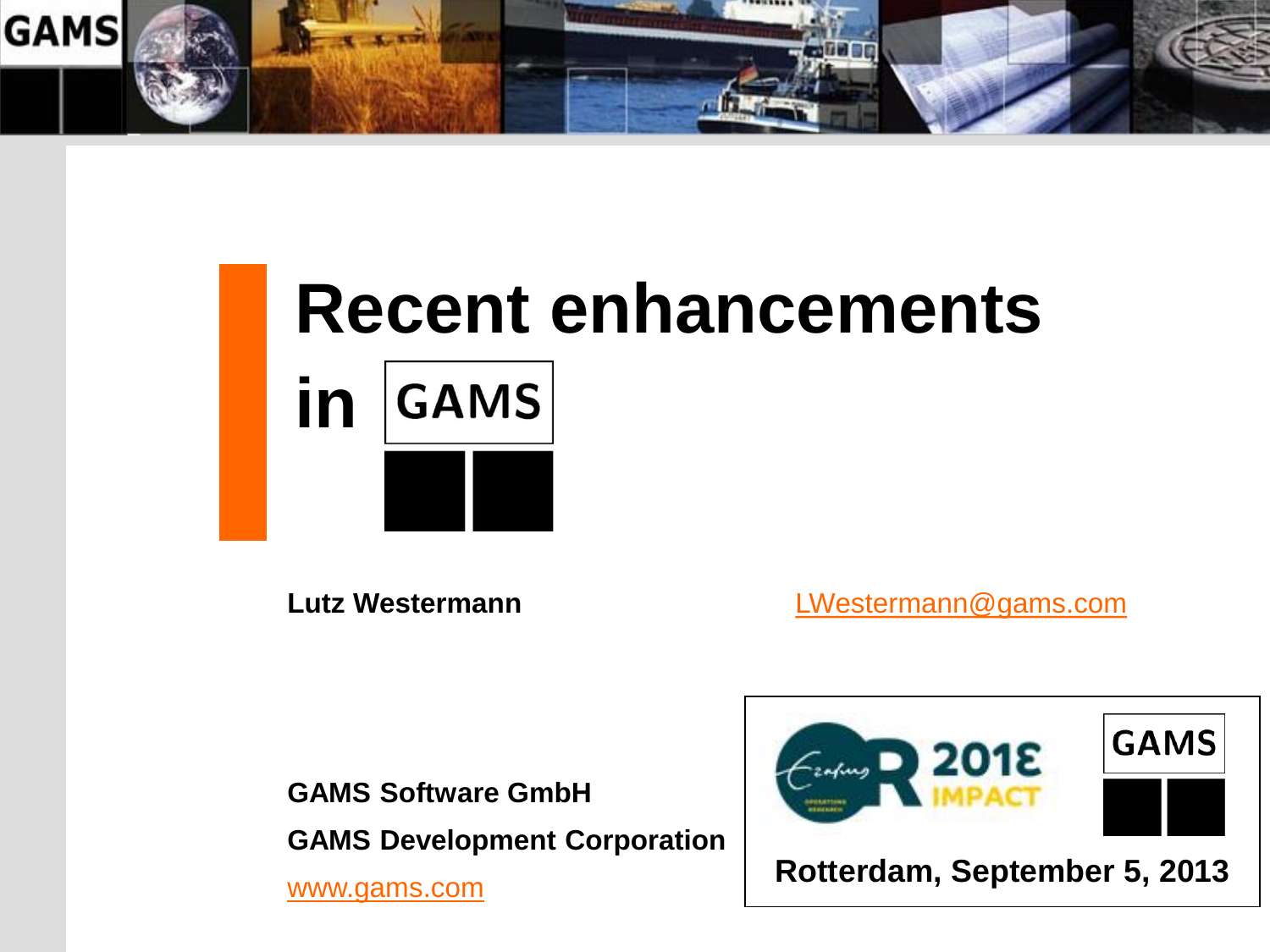

## **Outline**

- GAMS at a Glance
- Recent enhancements

– MipTrace

– GDXRRW

– New Solvers / Solver Updates

– Stochastic Programming in GAMS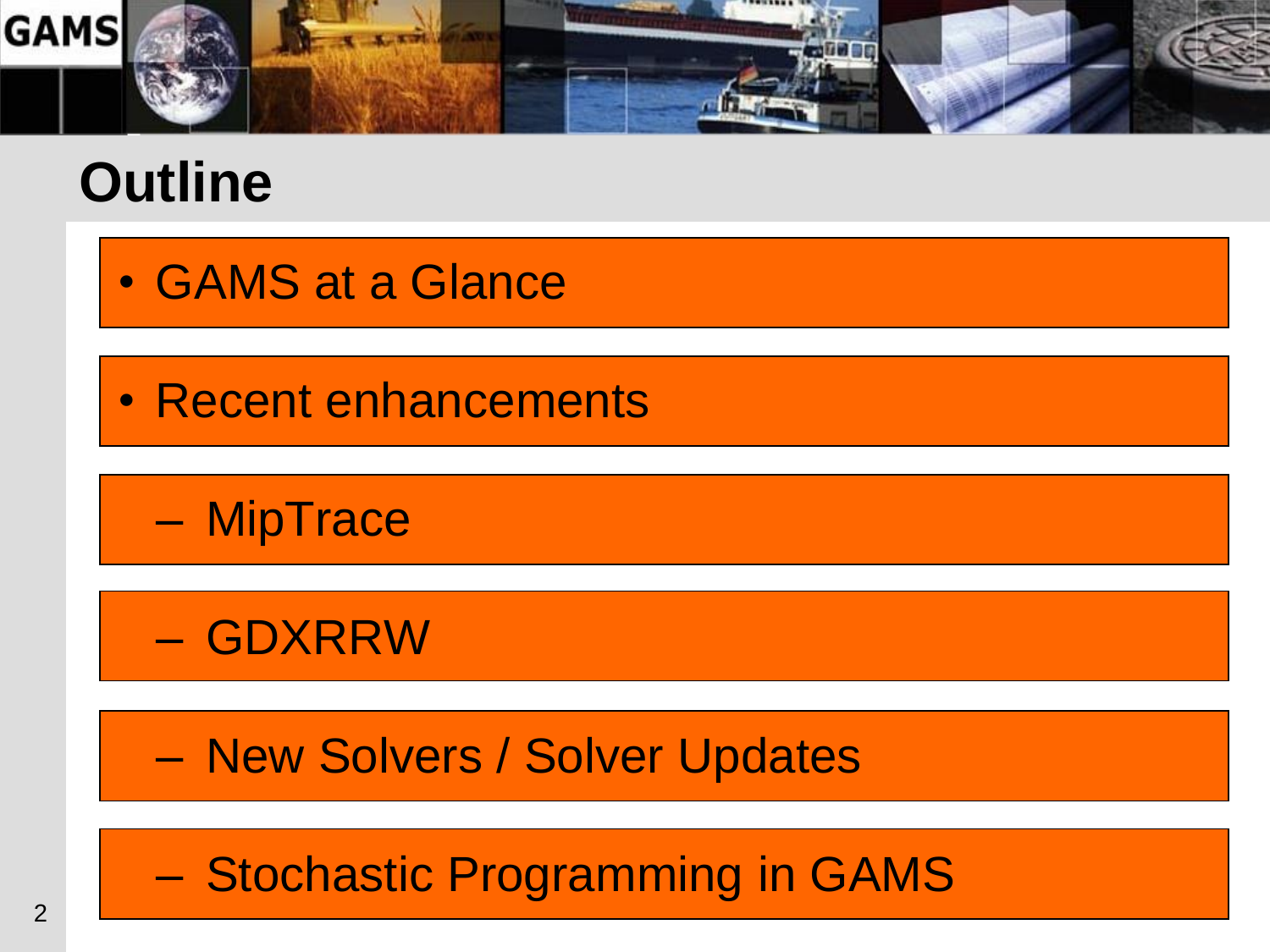

## **Outline**

- GAMS at a Glance
- Recent enhancements

– MipTrace

- GDXRRW
- New Solvers / Solver Updates
- Stochastic Programming in GAMS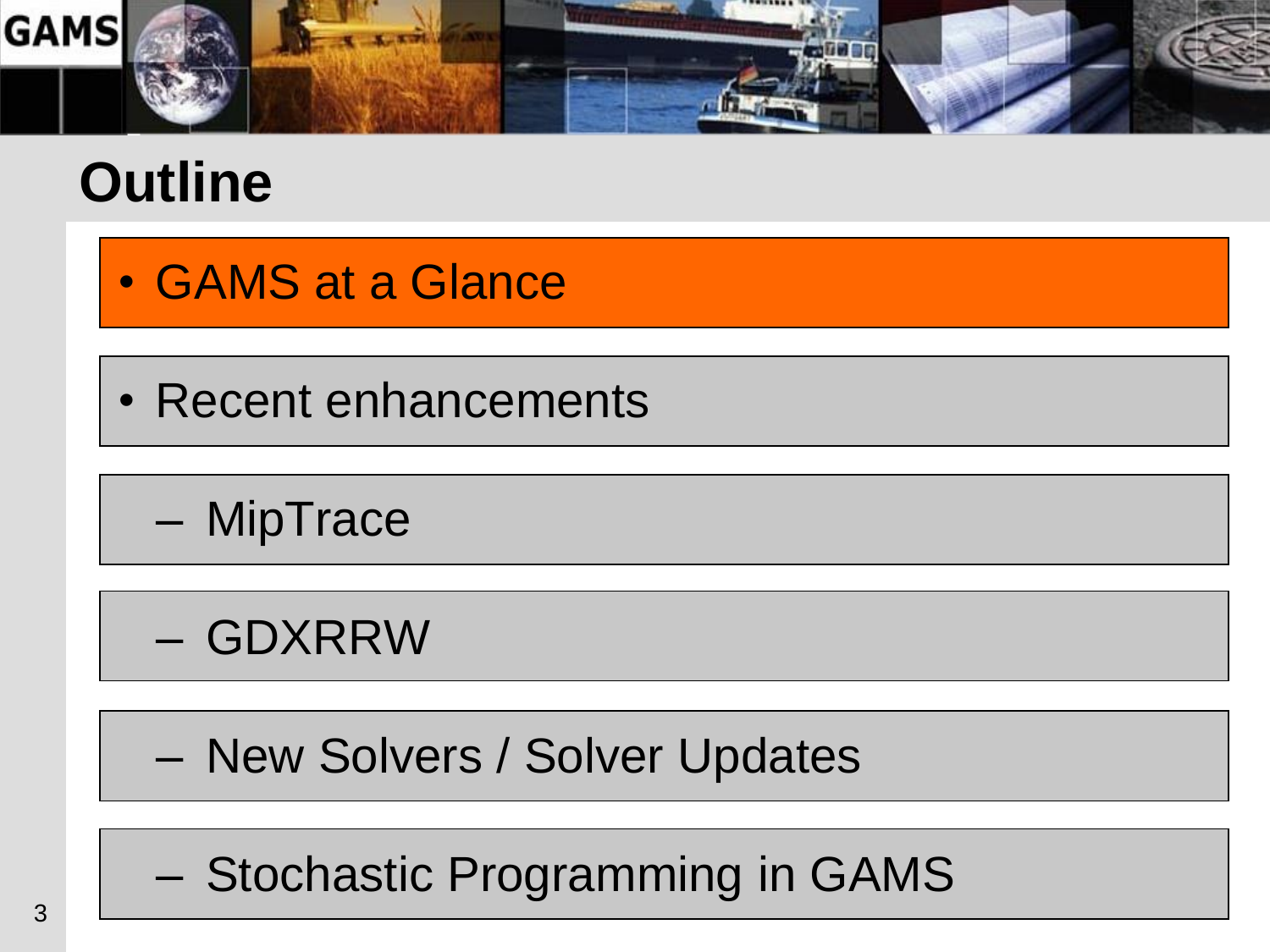

### **GAMS at a Glance**



#### **Algebraic Modeling System**

- Facilitates to formulate mathematical optimization problems similar to algebraic notation
	- **→ Simplified model building**
- Provides links to appropriate stateof-the-art external algorithms
	- **→ Efficient solution process**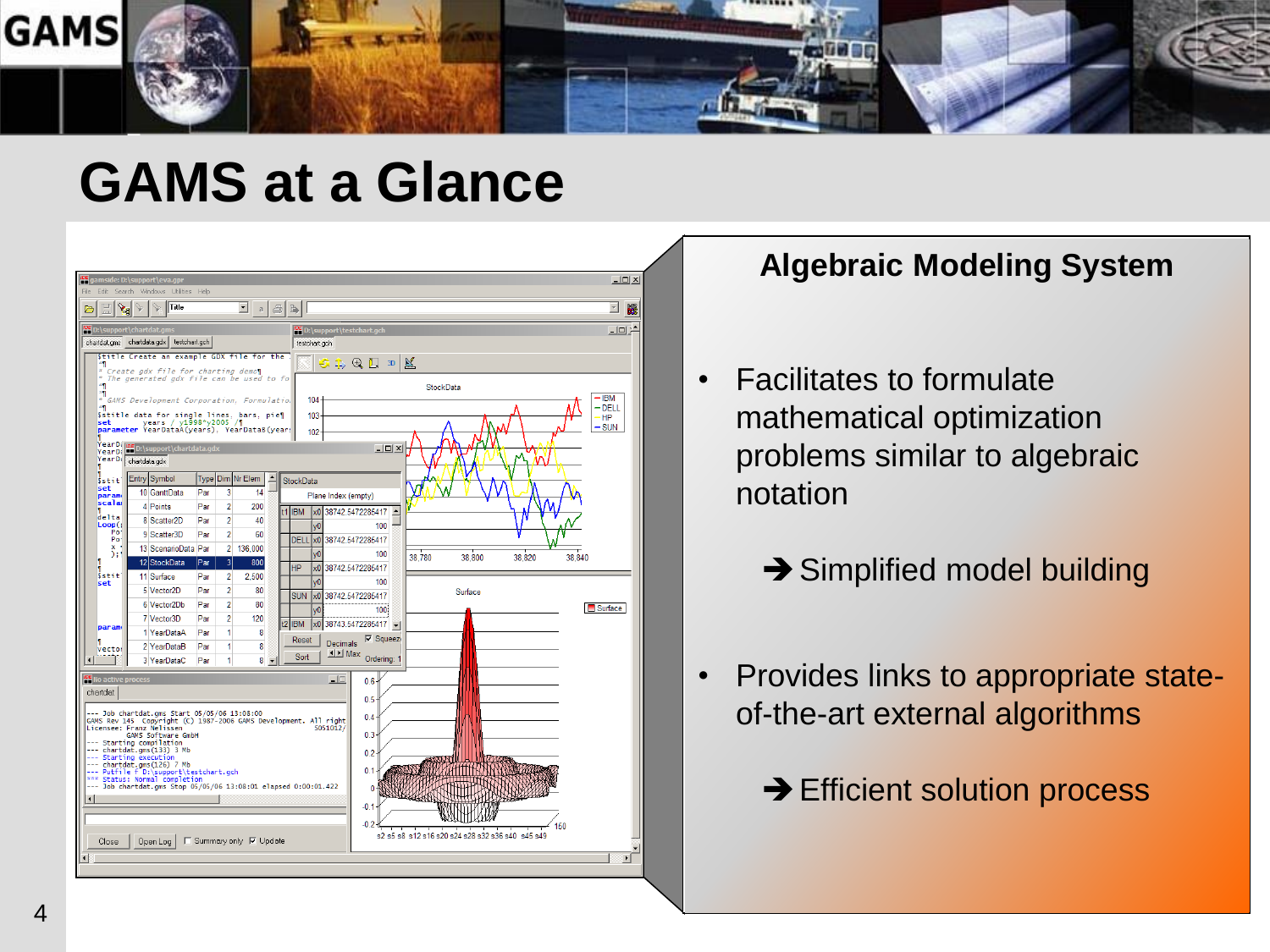

### **GAMS at a Glance**



#### **G**eneral **A**lgebraic **M**odeling **S**ystem

- Roots: World Bank, 1976
- Went commercial in 1987
- GAMS Development Corp.
- GAMS Software GmbH
- Broad academic & commercial user community and network

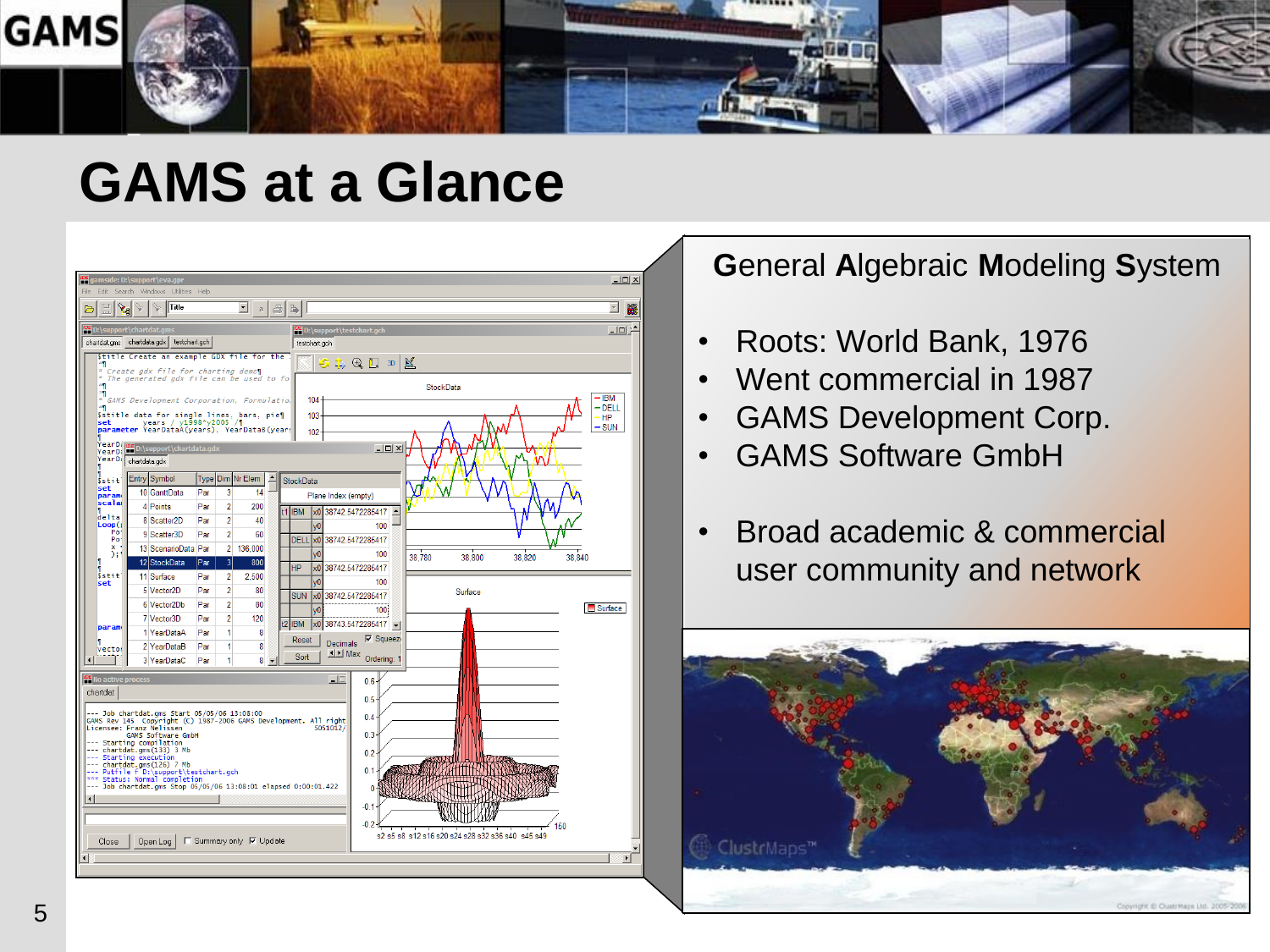

- **Platform independence**
- **Hassle-free switch of solution methods**
- **Open architecture and interfaces to other systems**
- **Balanced mix of declarative and procedural elements**

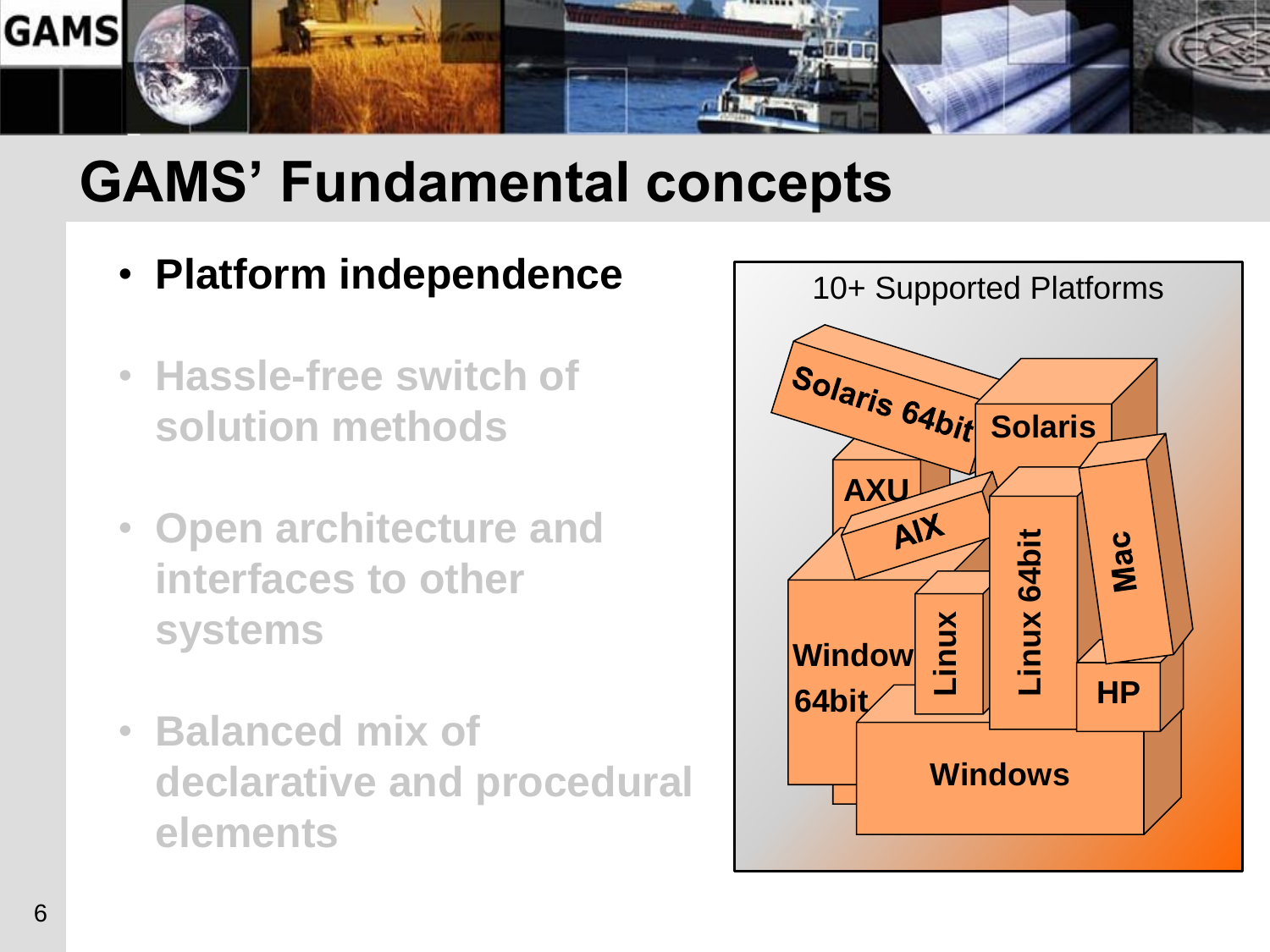

- **Platform independence**
- **Hassle-free switch of solution methods**
- **Open architecture and interfaces to other systems**
- **Balanced mix of declarative and procedural elements**

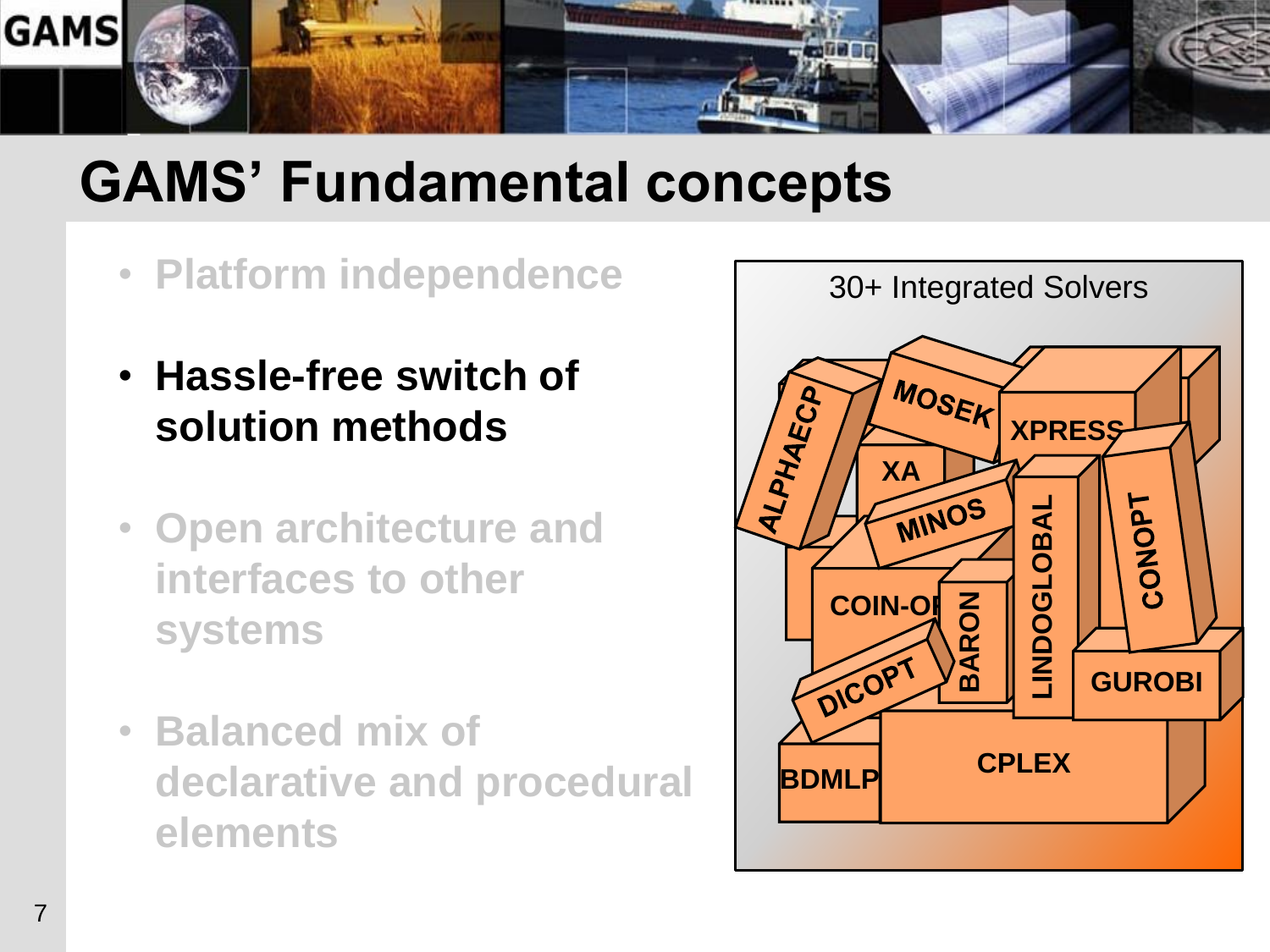

- **Platform independence**
- **Hassle-free switch of solution methods**
- **Open architecture and interfaces to other systems**
- **Balanced mix of declarative and procedural elements**



- Syntactical check on data béfore model starts
- Data Exchange at any stage (Compile and Run-time)
- Platform Independent
- Direct GDX interfaces and general API
- Scenario Management Support
- Full Support of Batch Runs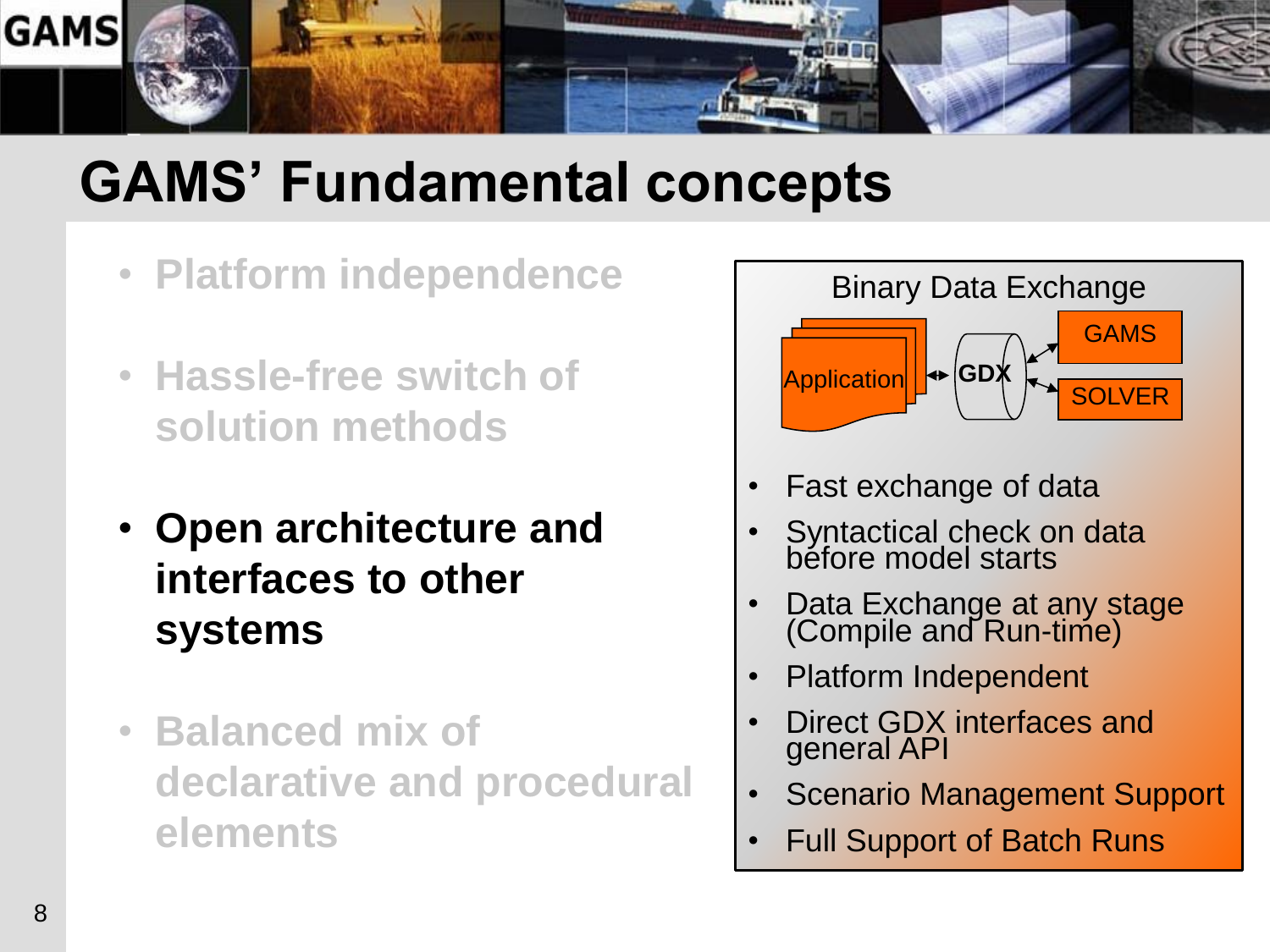

- **Platform independence**
- **Hassle-free switch of solution methods**
- **Open architecture and interfaces to other systems**
- **Balanced mix of declarative and procedural elements**

#### **Declaration of..**

- **Sets**
- **Parameters**
- **Variables**
- **Equations**
- **Models**

- **…**

### **Procedural Elements like…**

- **loops**

- **…**

- **if-then-else**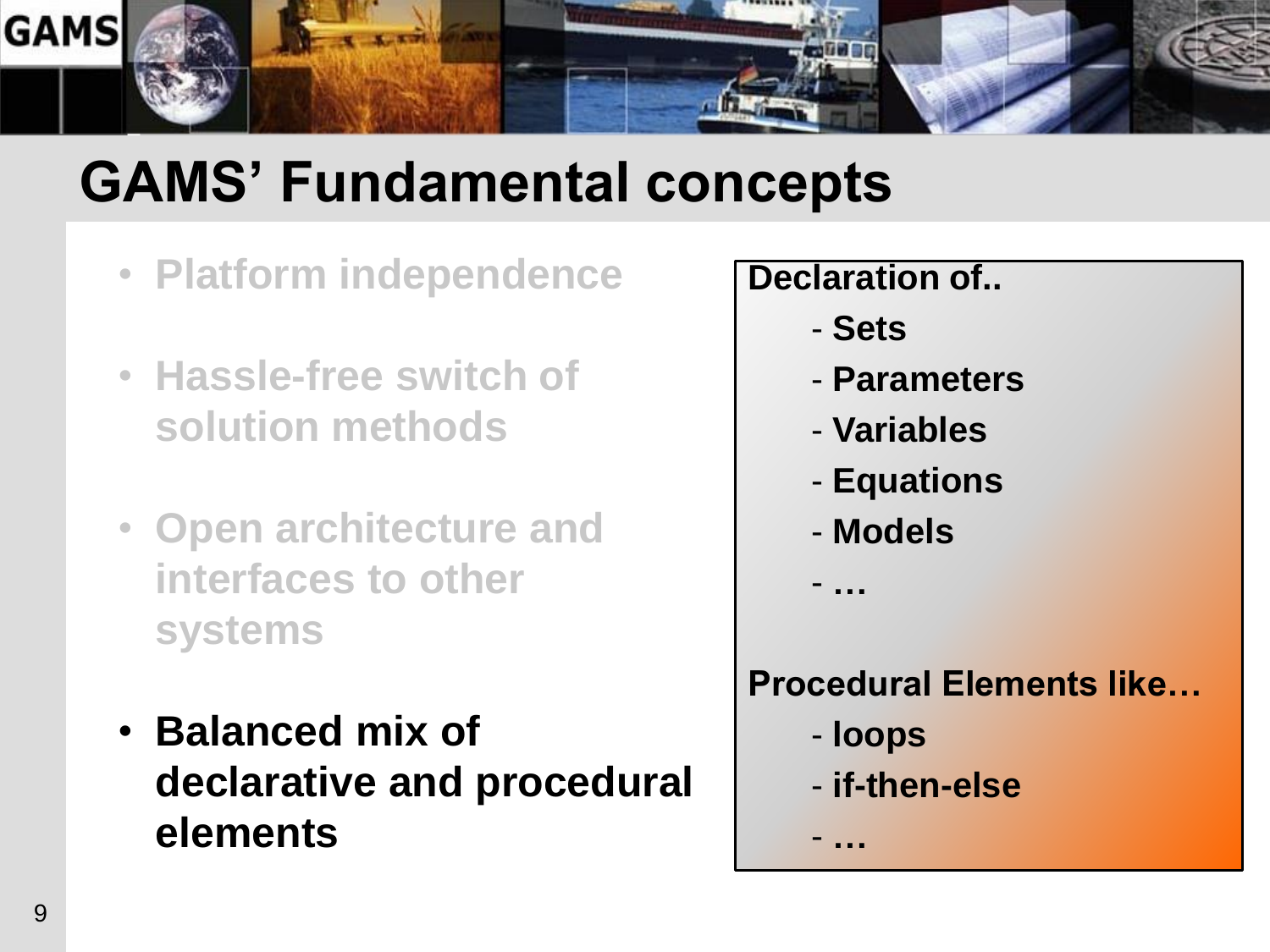

## **Outline**

- GAMS at a Glance
- Recent enhancements

– MipTrace

– GDXRRW

– New Solvers / Solver Updates

– Stochastic Programming in GAMS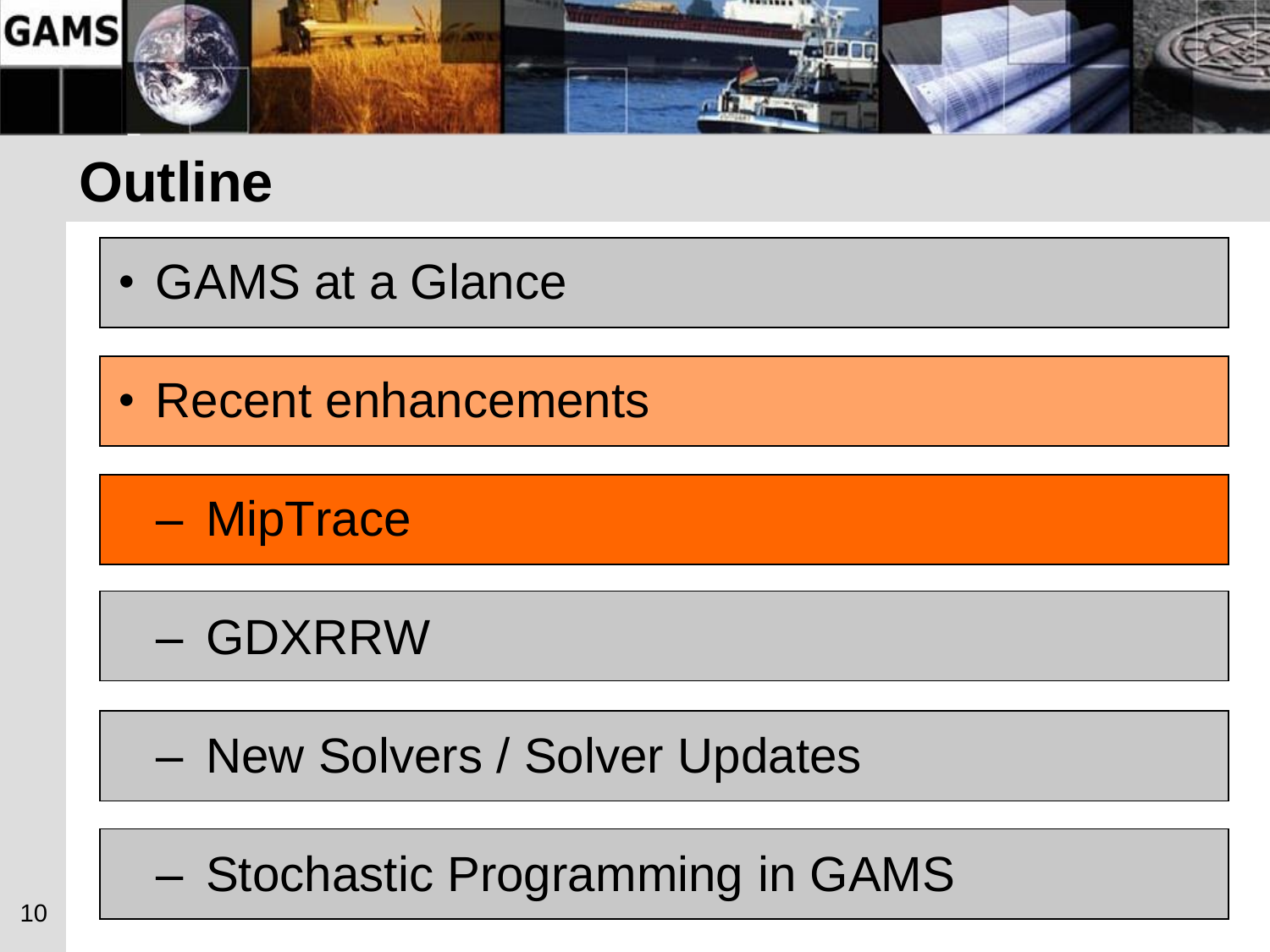

## **Tracing Solve Process**

Solver Options (e.g. Cplex, Gurobi, Xpress):

- **MipTrace**
	- Writes a file that records the best integer and best bound values every *miptracenode* nodes and at *miptracetime*-second intervals

### • **MipTraceNode**

- Specifies the node interval between entries to the *MipTrace* file **contains the contract of the set of [Default: 100]**
- **MipTraceTime**
	- Specifies the time interval, in seconds, between entries to the *MipTrace* file [Default: 5]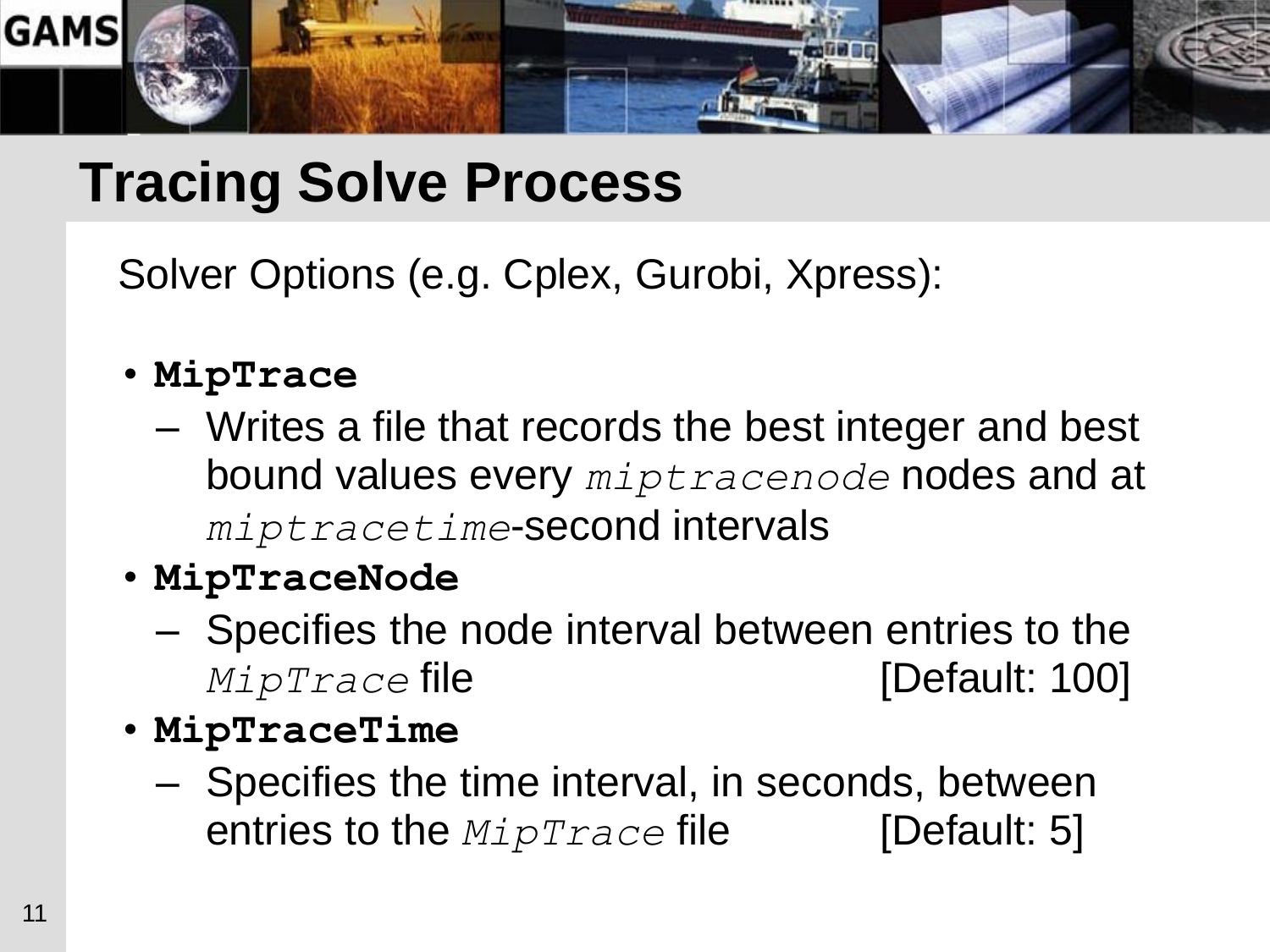

### **Tracing Solve Process – cont.**

### Generates a Trace file during solve:



- Common format among all solvers that support this option
- Available with: ANTIGONE, BONMIN, CBC, CPLEX, COUENNE, GloMIQO, Gurobi, SBB, SCIP, Sulum, Xpress (Partly using different option names)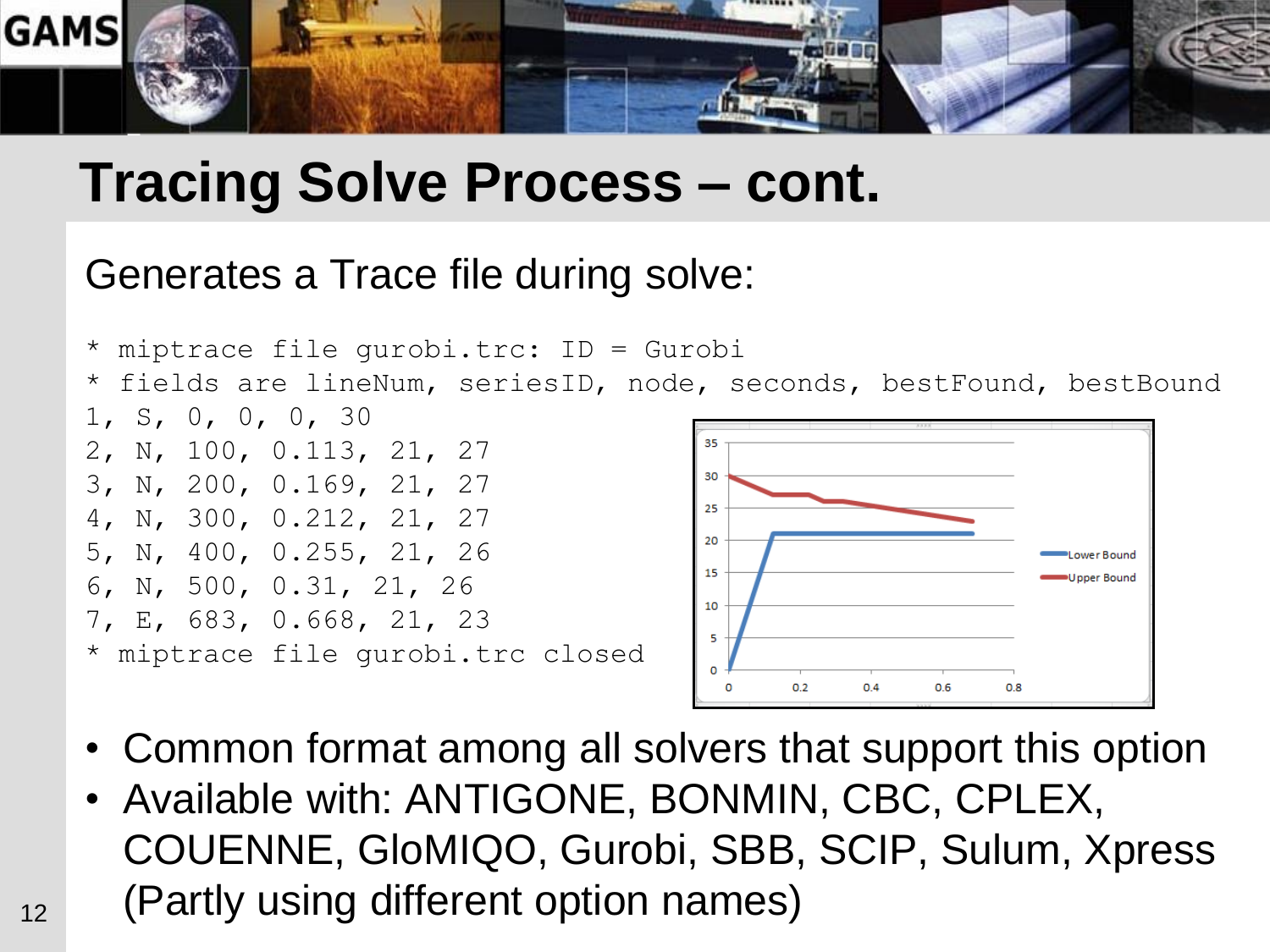

## **Outline**

- GAMS at a Glance
- Recent enhancements

– MipTrace

– GDXRRW

– New Solvers / Solver Updates

– Stochastic Programming in GAMS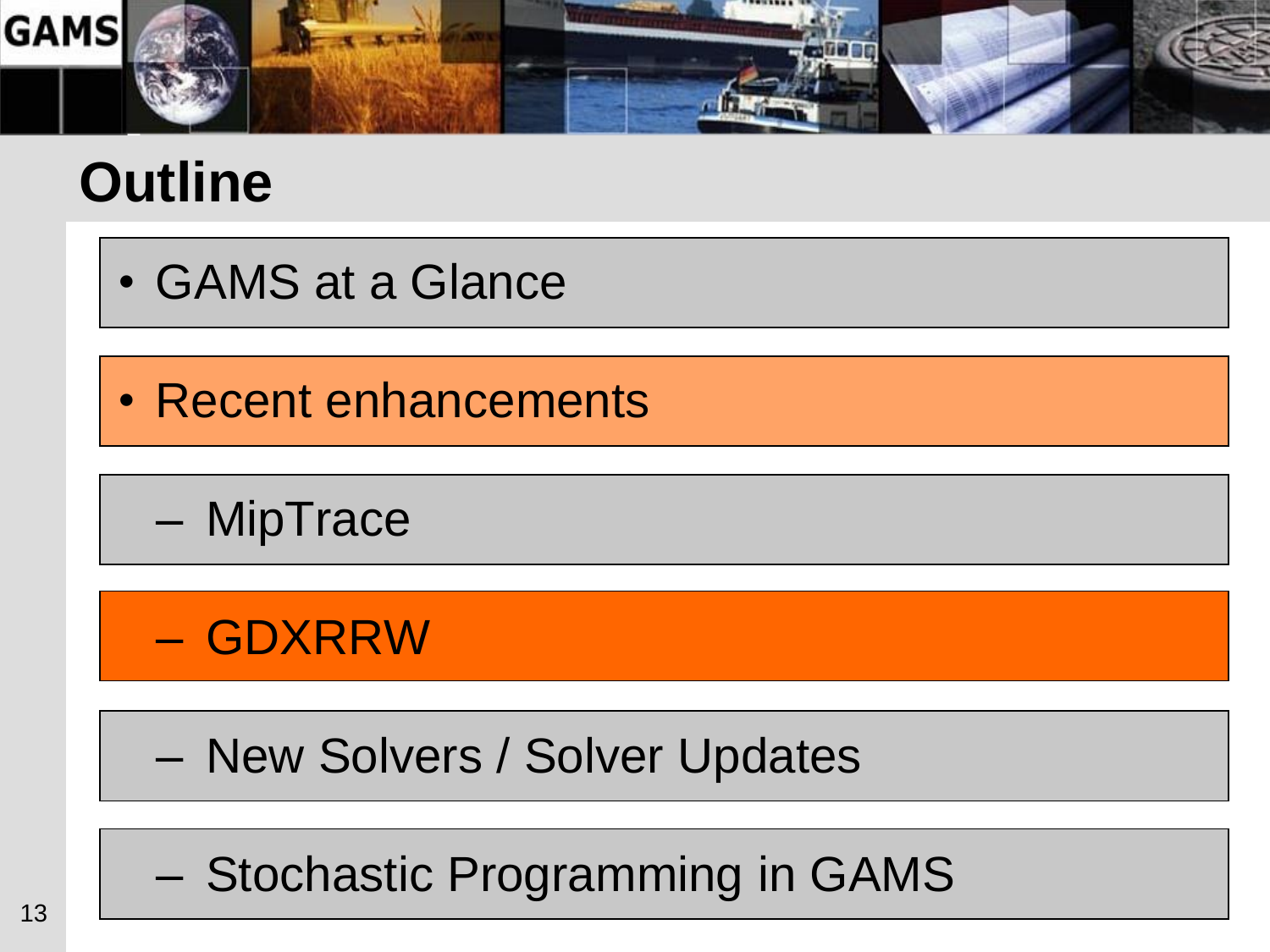

## **What is R**

- Powerful, feature-packed software package
	- Statistics



- Data analysis, manipulation, and visualization
- Programming prototyping and development
- Thousands of application-specific packages available:
	- More statistics
	- Finance
	- Computational biology / bioinformatics (Bioconductor)
- R is free and easy to install, update, and augment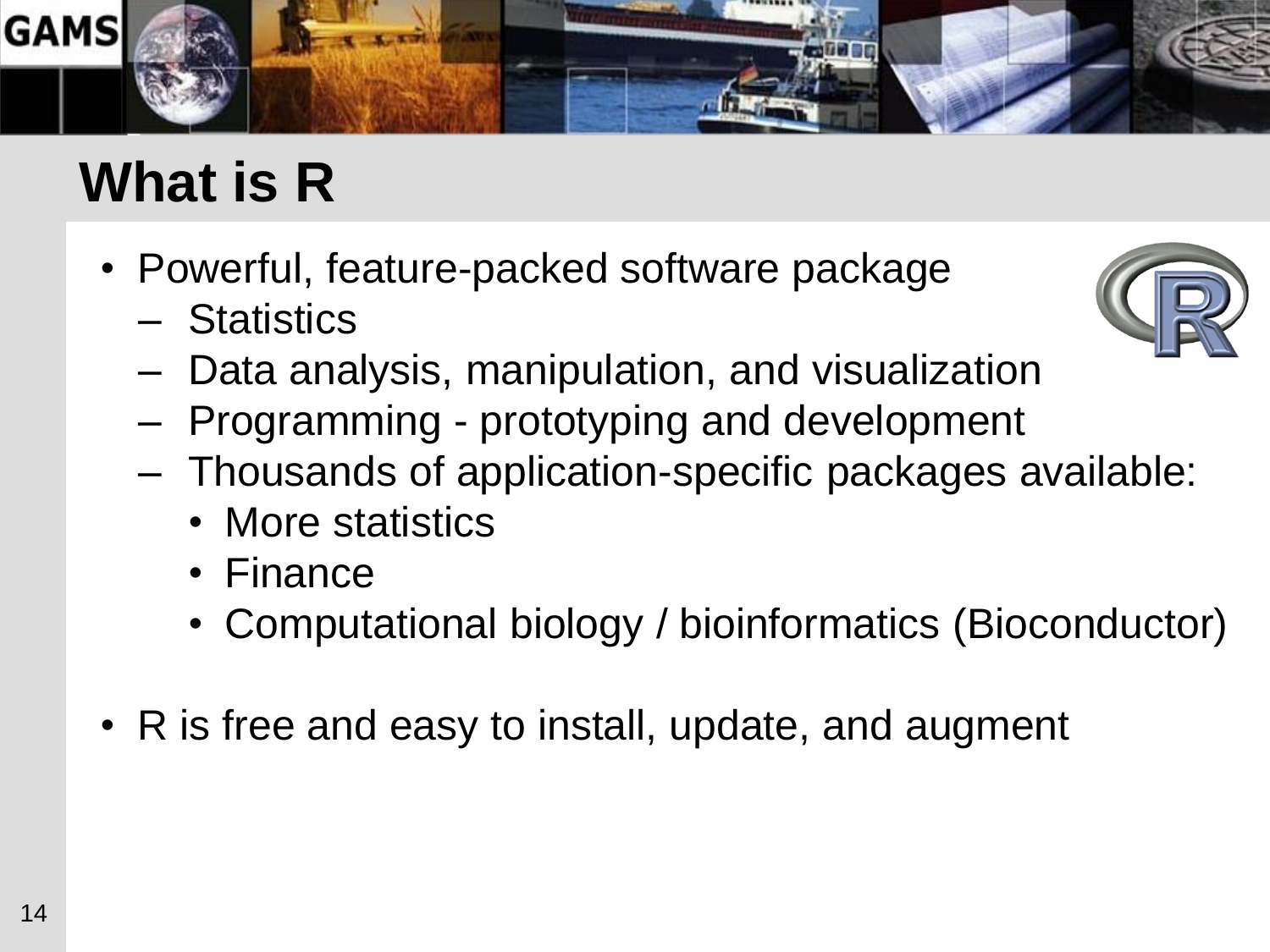

## **GDXRRW**

- GDXRRW bridges the gap between R and GAMS (import/export data between GAMS and R)
- Fits into the ecosystem of existing GDX utilities
- Presents data in a natural form for R users



Source: http://blog.modelworks.ch

• More information:

[http://support.gams.com/doku.php?id=gdxrrw:interfacing\\_gams\\_and\\_r](http://support.gams.com/doku.php?id=gdxrrw:interfacing_gams_and_r)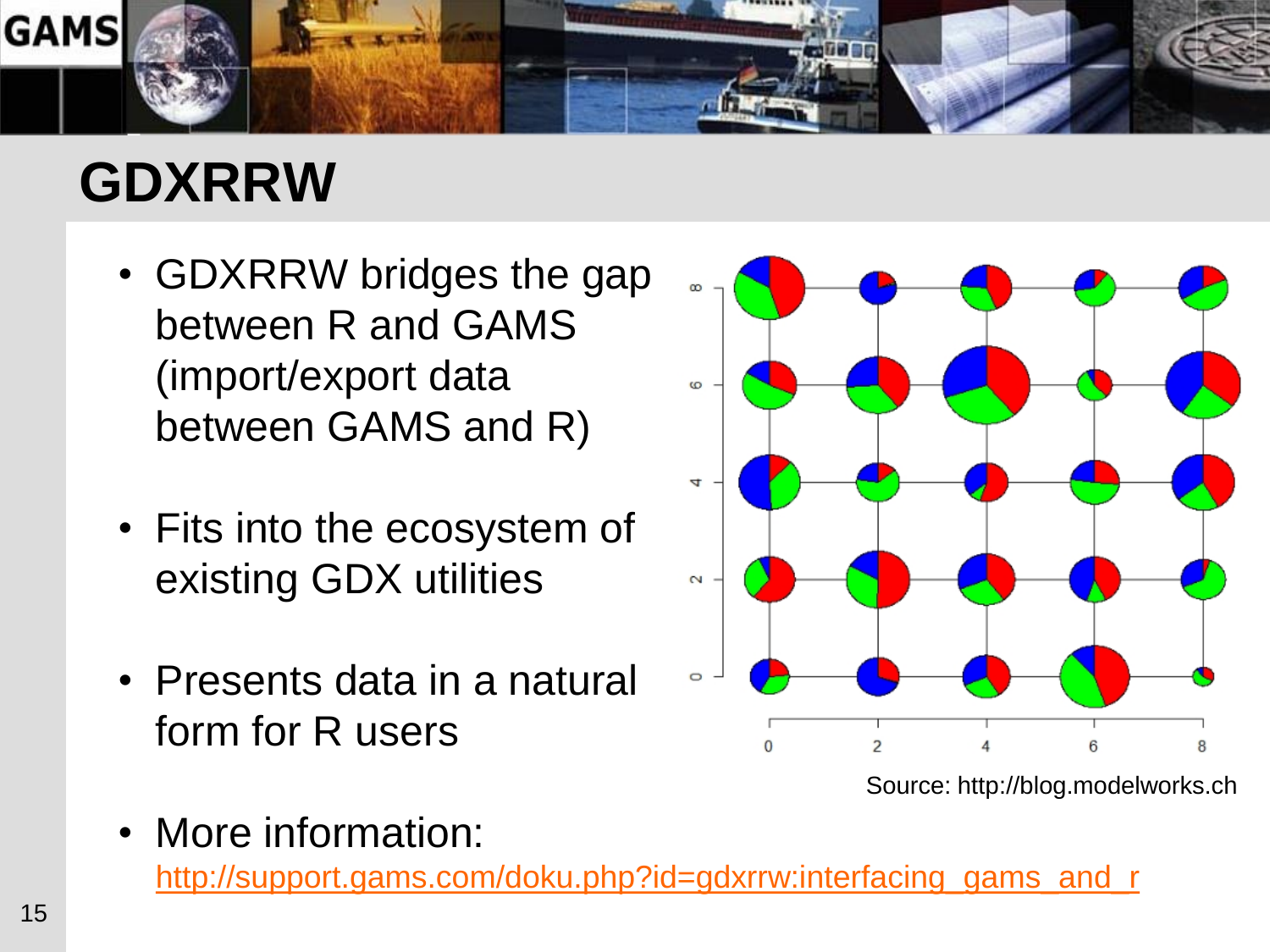

## **Outline**

- GAMS at a Glance
- Recent enhancements

– MipTrace

– GDXRRW

– New Solvers / Solver Updates

– Stochastic Programming in GAMS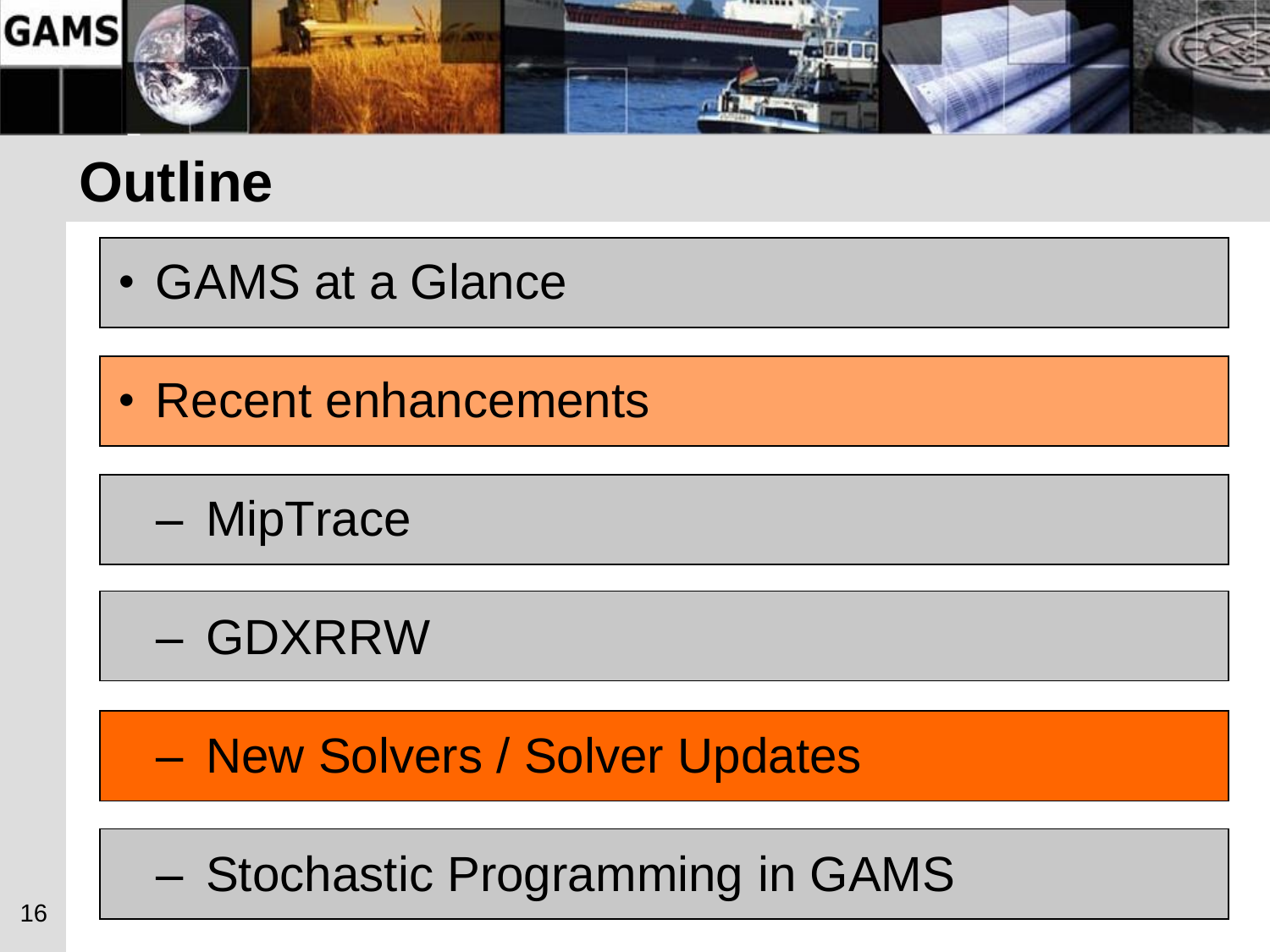

## **New Solvers / Solver Updates**

- Solver Updates
	- AlphaECP v2.10.02
	- Baron 12.3.3
	- CBC 2.8
	- Conopt 3.15L
	- Cplex 12.5.1
	- GloMIQO 2.3
	- Guropi 5.5
	- Knitro 8.1.1

– …

- Lindo 8.0.385
- Mosek 7.0.0.75
- SCIP 3.0 #0b46aef
- Xpress 24.01.04
- New Solvers
	- ANTIGONE
	- Sulum
	- IpoptH
	- Kestrel
	- Gather-Update-Solve-
		- **Scatter**
		- (GUSS)
	- Deterministic Equivalent (DE)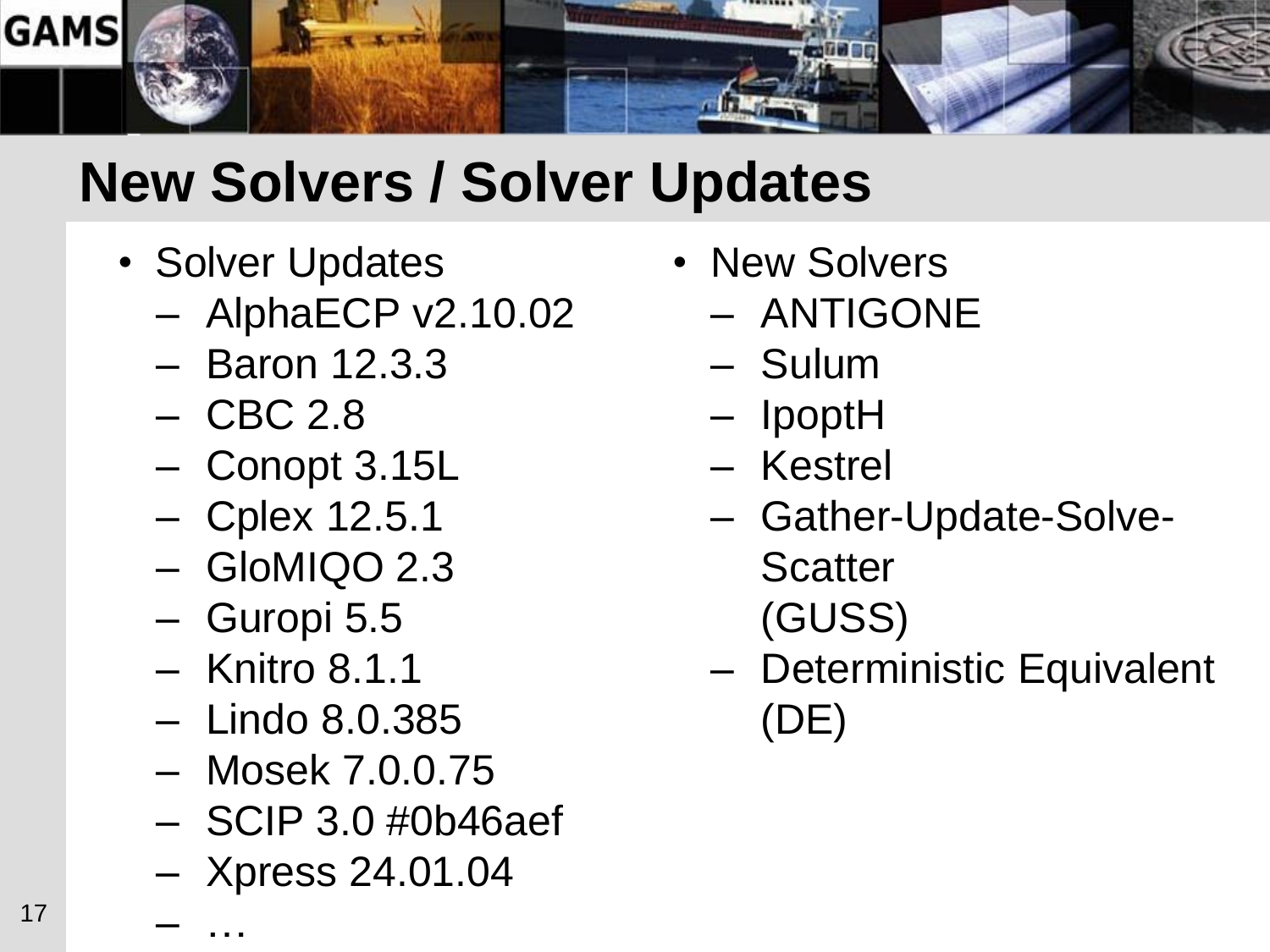

## **GAMS/ANTIGONE**

**ANTIGONE** • Developed at Princeton University and Imperial

## Algorithms for coNTinuous / Integer Global Optimization of Nonlinear Equations College London by C. A. Floudas and R. Misener

- Computational framework for deterministic global optimization of non-convex MINLP
- Exploits special structure within a MINLP
- Generates and solves convex relaxations of a nonconvex MINLP
- Finds feasible solutions via local optimization
- Divides and conquers the feasible set to generate a sequence of convex relaxations converging to the global optimum
- Requires a Cplex and either Conopt or Snopt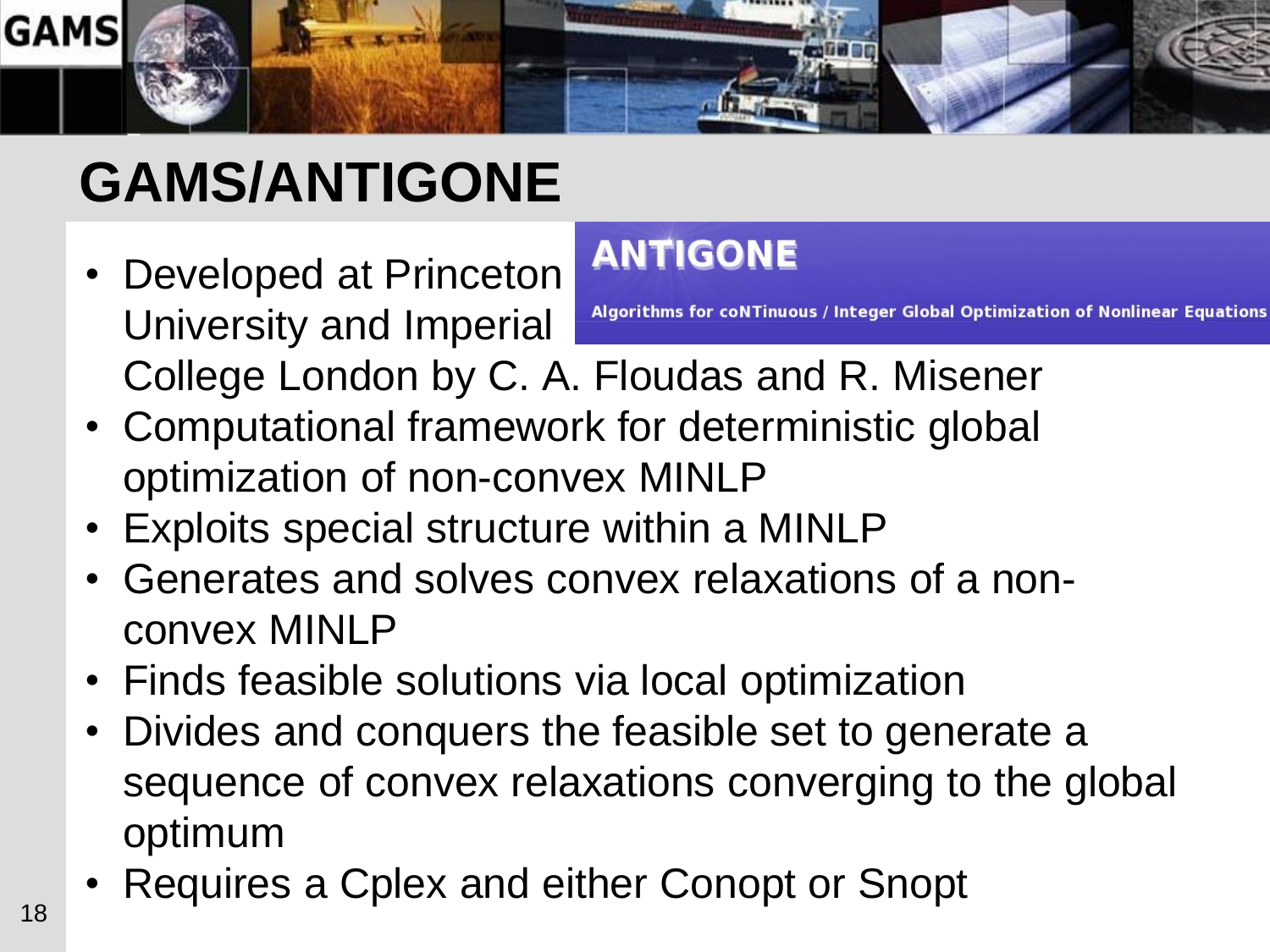

## **GAMS/Sulum**

- LP and MIP Solver
- From Sulum Optimization ApS
- Offers a good cost-benefit ratio for LP and MIP solution technology



- Advanced LP and MIP presolve
- Highly optimized sparse vector and matrix implementation
- Advanced crash of initial basis
- Fast reoptimize from a previous found solution
- Various branching and node selection methods
- Cutting plane generation and filtering
- Heuristics to either find an initial solution or improve the current incumbent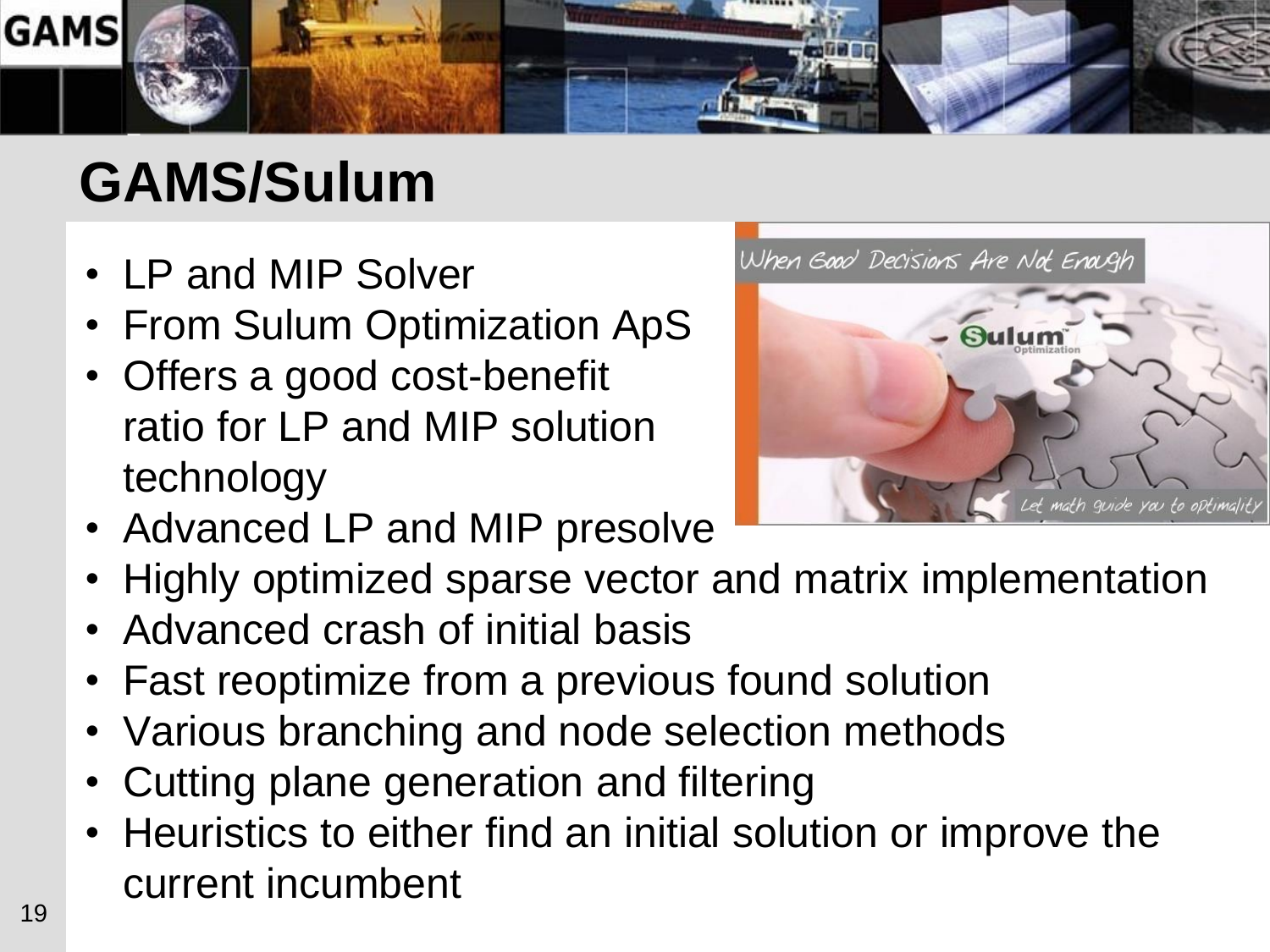

## **GAMS/IpoptH**

- Commercial Extension of the free NLP solver Ipopt (**I**nterior **P**oint **Opt**imizer)
- Solver for large-scale nonlinear programming





**Harwell Subroutine** Library

Using high performance linear algebra routines from the Harwell **Subroutines** Library (MA27, MA57, HSL\_MA86, and HSL\_MA97)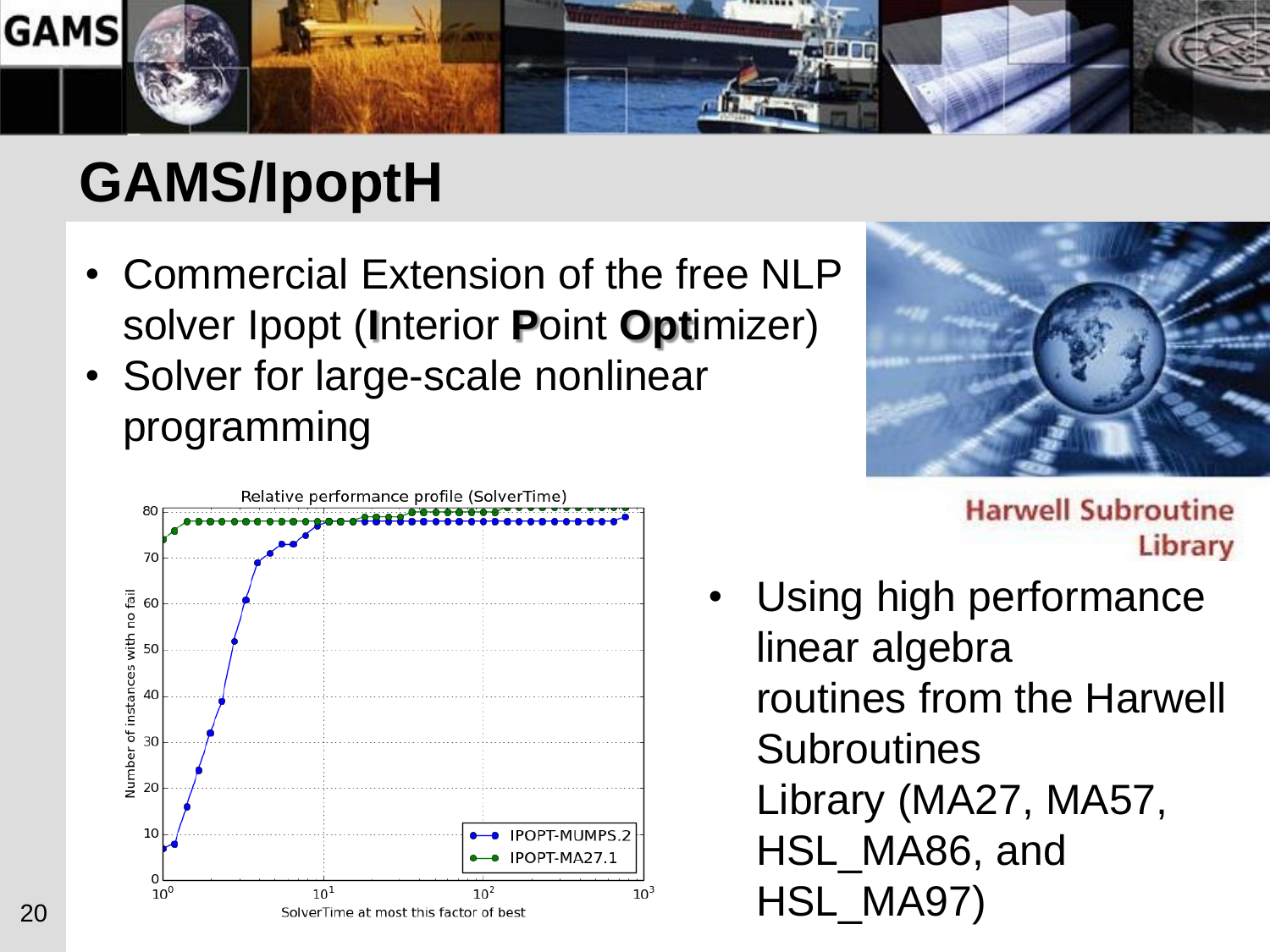

## **GAMS/Kestrel**

- Remote Solver Execution on NEOS Servers
- From within your usual GAMS modeling environment



• Receiving results that can be processed as with any local solver

```
Model transport /all/;
Option lp=kestrel;
transport.optfile=1;
$onecho > kestrel.opt
kestrel_solver xpress
neos_server www.neos-server.org
socket timeout 10
$offecho
Solve transport using lp minimizing z;
                                         --- Executing KESTREL: elapsed 0:00:00.005
                                         Connecting to: http://www.neos-server.org:3332
                                         NEOS job#=956988, pass=LXBsrGJe
                                         Check the following URL for progress report :
                                          http://www.neos-server.org/neos/cgi-bin/nph-neos-
                                          solver.cgi?admin=results&jobnumber=956988&pass=LX
                                         BsrGJe
                                         FICO-Xpress 24.1.2 r40979 Released Jun 16, 
                                         2013 LEG x86_64/Linux 
                                         Xpress Optimizer 24.01
                                         Xpress Optimizer 64-bit v24.01.04 (Hyper 
                                         capacity)
```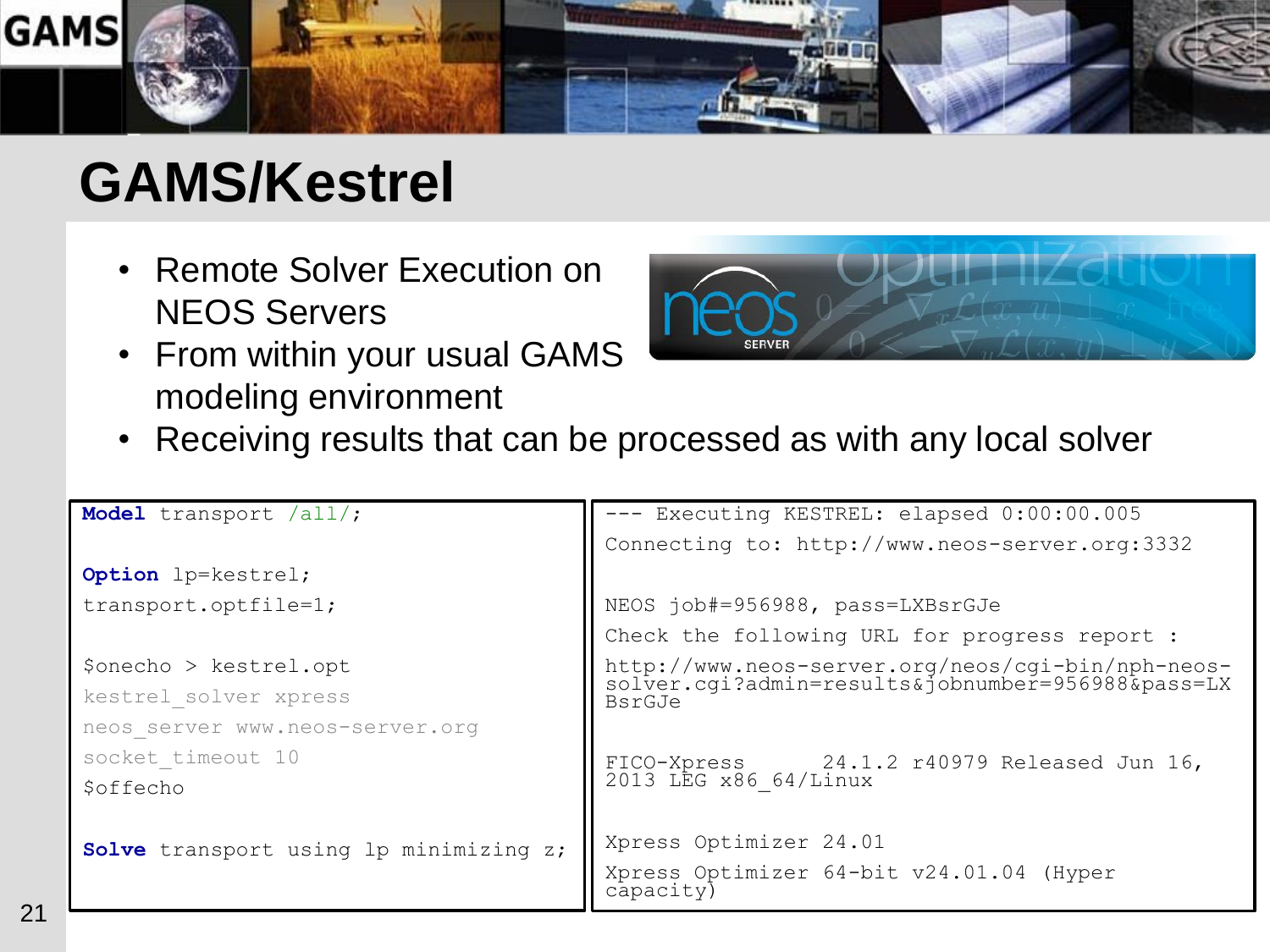

## **GUSS Detour – Solvelink Option**

```
Model transport /all/ ;
Option solvelink = {%Solvelink.ChainScript%,
                     %Solvelink.CallScript%,
                     %Solvelink.CallModule%,
                     %Solvelink.AsyncGrid%,
                     %Solvelink.AsyncSimulate%,
                     %Solvelink.LoadLibrary%};
```
**solve transport using lp minimizing z;** 

- ChainScript [0]: Solver process, GAMS vacates memory
	- + Maximum memory available to solver
	- + protection against solver failure (*hostile* link)
	- swap to disk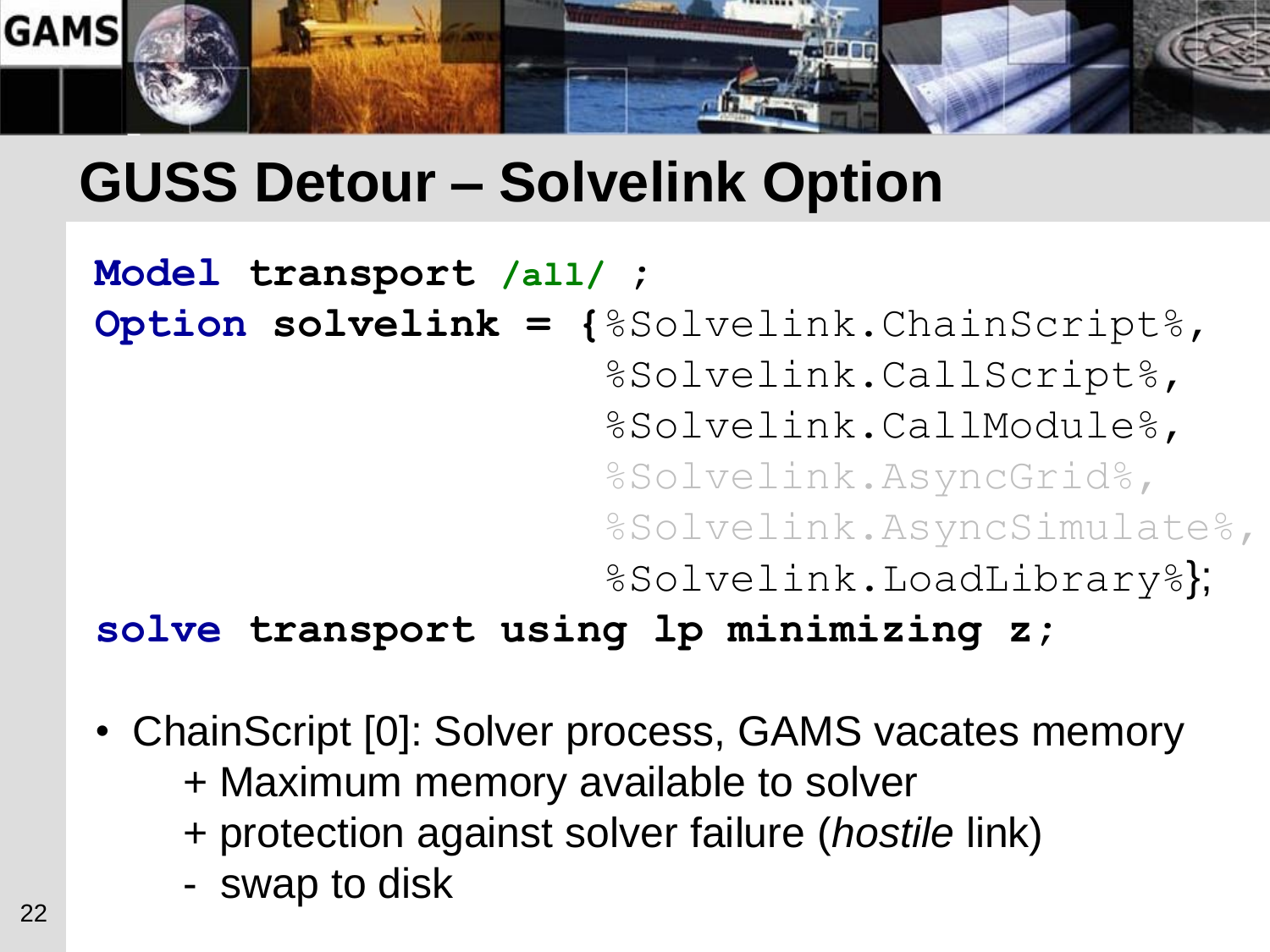

## **Solvelink Option – cont.**

- Call{Script [1]/Module [2]}: Solver process, GAMS stays live
	- + protection against solver failure (*hostile* link)
	- + no swap of GAMS database
	- file based model communication

- LoadLibrary [5]: Solver DLL in GAMS process + fast memory based model communication + update of model object inside the solver (hot start)
	- not supported by all solvers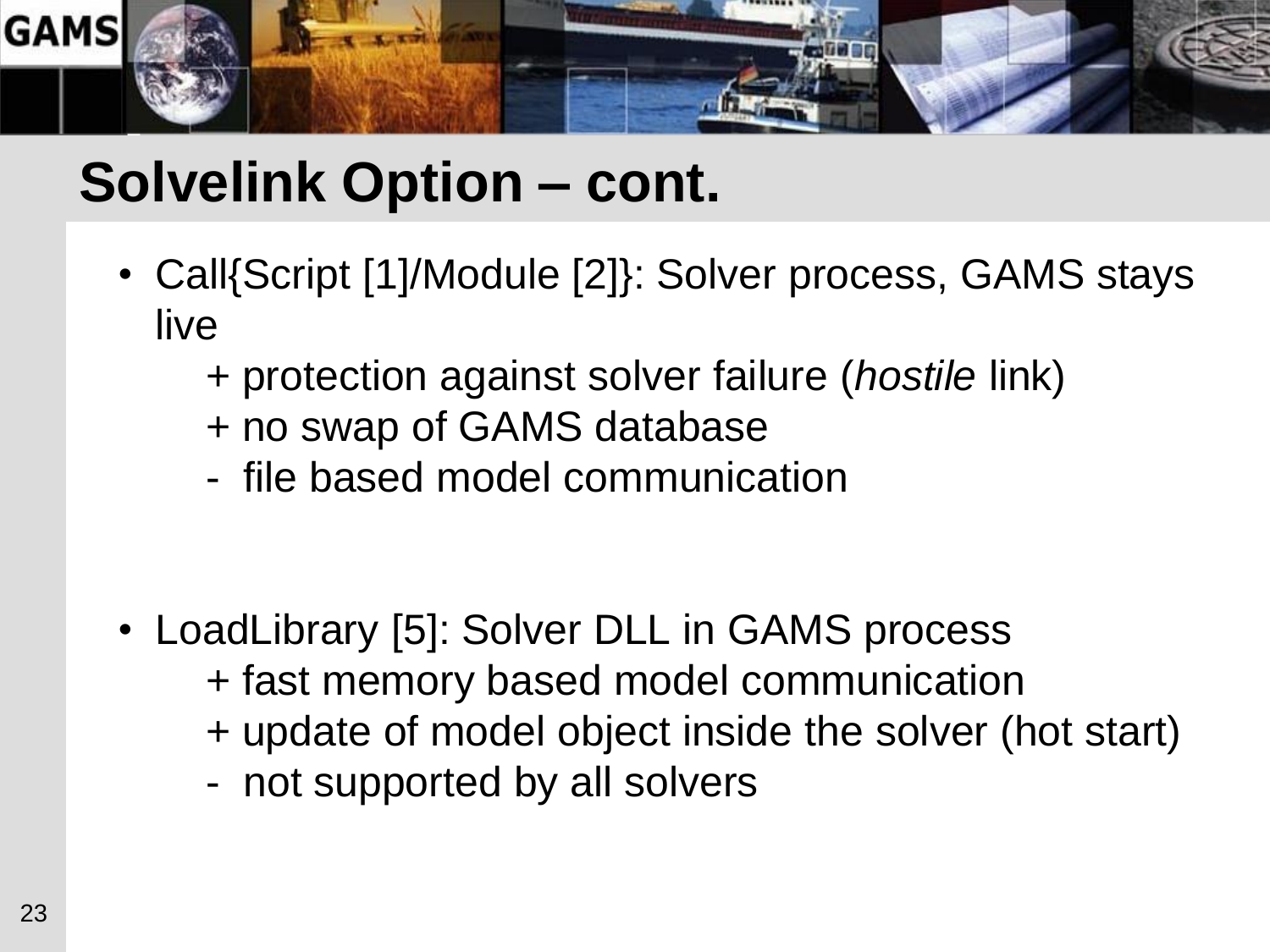

### **Solving Scenarios**

```
trnsport.gms (LP) solved 500 times with CPLEX:
Loop(s,
     d(i,j) = dd(s,i,j);
    f = ff(s);
     solve transport using lp minimizing z;
     rep(s) = transport.objval;
);
```

| <b>Setting</b>                    | <b>Solve time (secs)</b> |
|-----------------------------------|--------------------------|
| Solvelink=%Solvelink.ChainScript% | 52.221                   |
| Solvelink=%Solvelink.CallModule%  | 37.366                   |
| Solvelink=%Solvelink.LoadLibrary% | 03.252                   |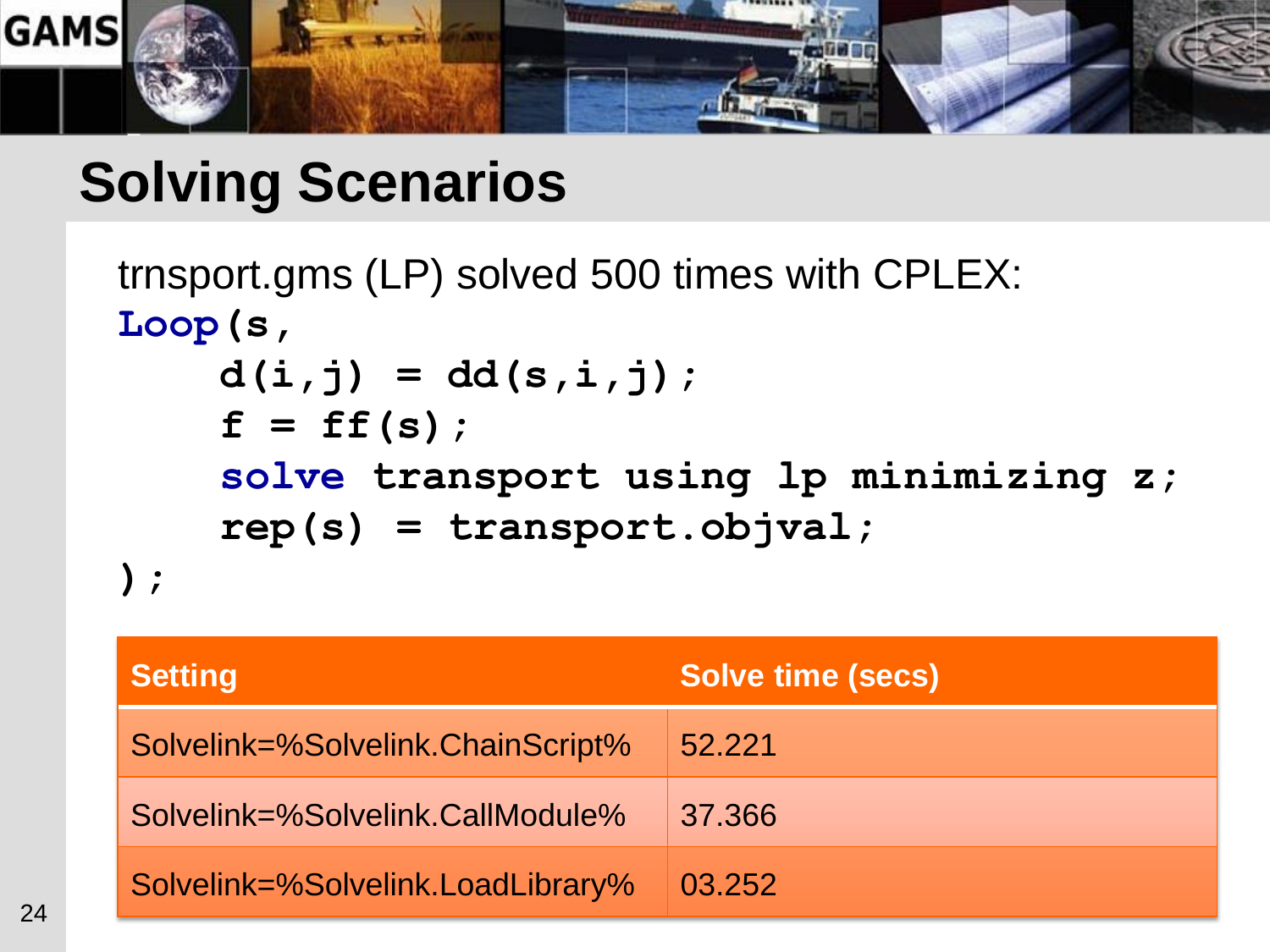

## **GAMS/GUSS**

| <b>Setting</b>                    | <b>Solve time (secs)</b> |
|-----------------------------------|--------------------------|
| Solvelink=%Solvelink.ChainScript% | 52.221                   |
| Solvelink=%Solvelink.CallModule%  | 37,366                   |
| Solvelink=%Solvelink.LoadLibrary% | 03.252                   |
| <b>GUSS</b>                       | 01.046                   |

- Update model data instead of matrix coefficients/rhs
- Hot start (keep the model hot inside the solver and use solver's best update mechanism)
- Save model generation and solver setup time
- Model rim unchanged from scenario to scenario
- Apriori knowledge of all scenario data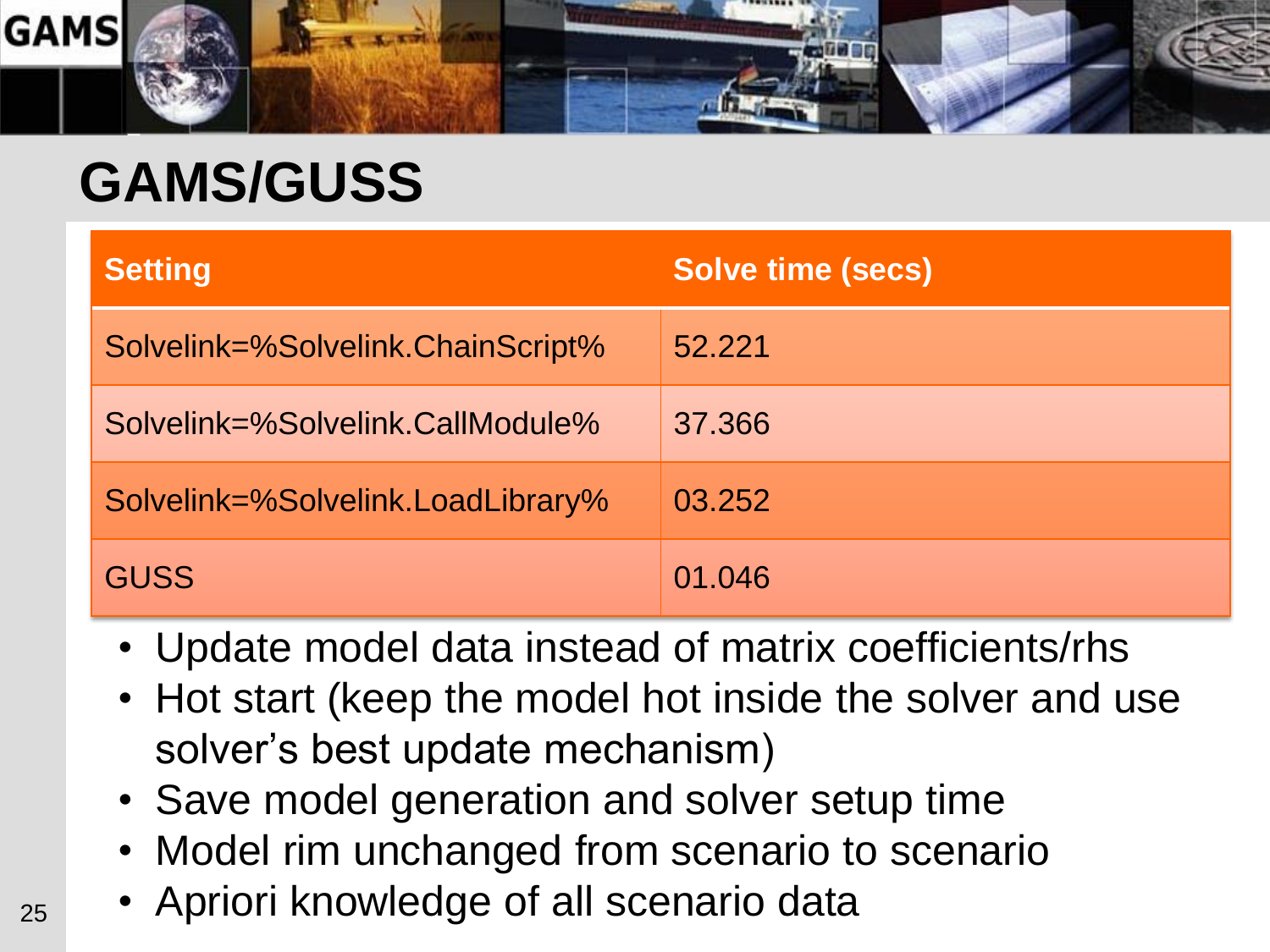

## **GAMS/DE**

• Accepts EMP models that  $\sqrt{\max_{x,y} -c^T x + \sum_i p_{\zeta_i} q_{\zeta_i}^T y}$ have been annotated with information about uncertainty

• Reformulates the



- stochastic model into the extensive form equivalent with implicit non-anticipativity constraints
- The reformulated model is solved with any of the regular GAMS solvers
- All optimization model types (LP, MIP, QCP, MIQCP, NLP, DNLP, and MINLP) are accepted
- Comes free with the GAMS/Base system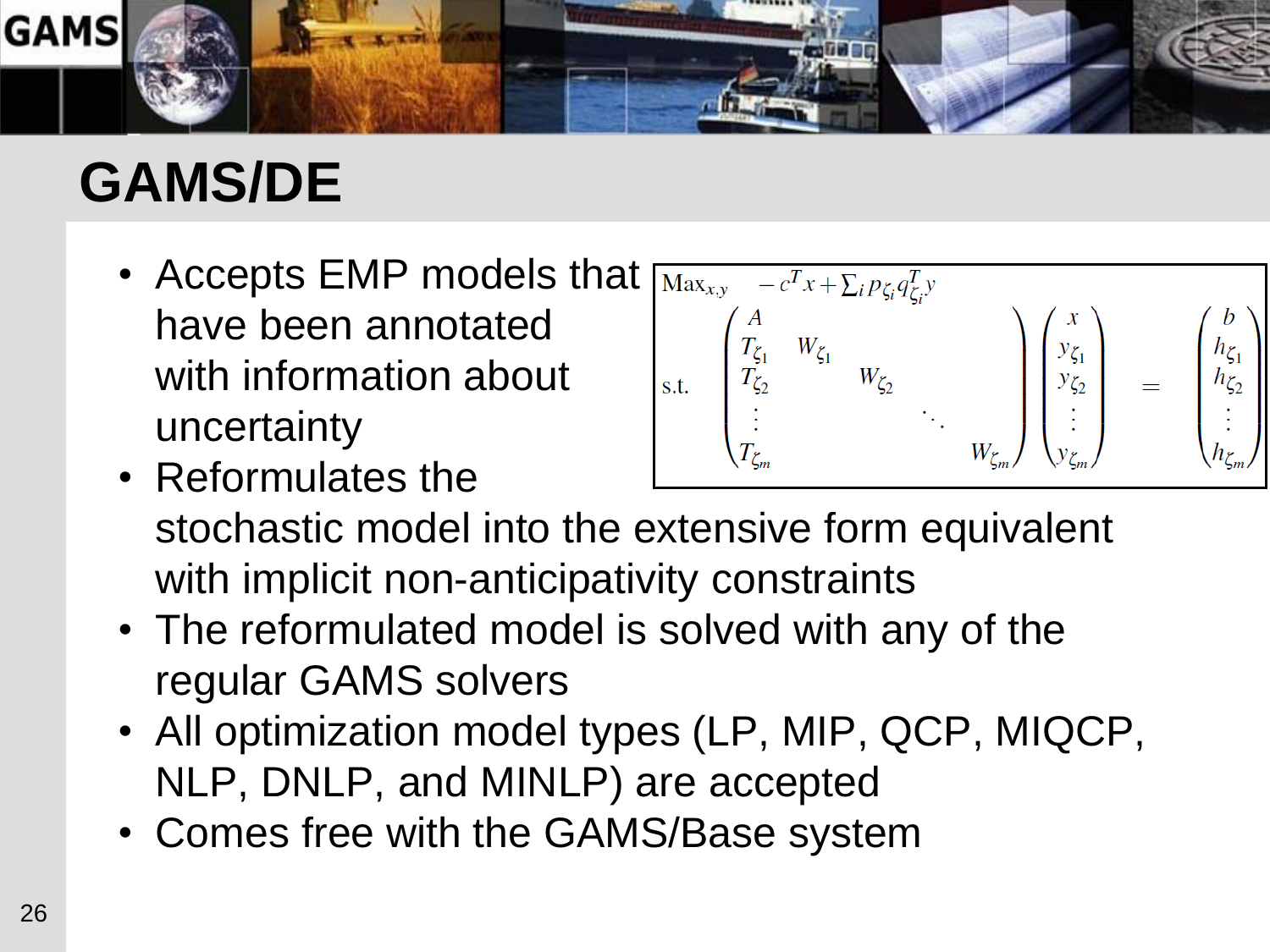

## **Outline**

- GAMS at a Glance
- Recent enhancements

– MipTrace

- GDXRRW
- New Solvers / Solver Updates

– Stochastic Programming in GAMS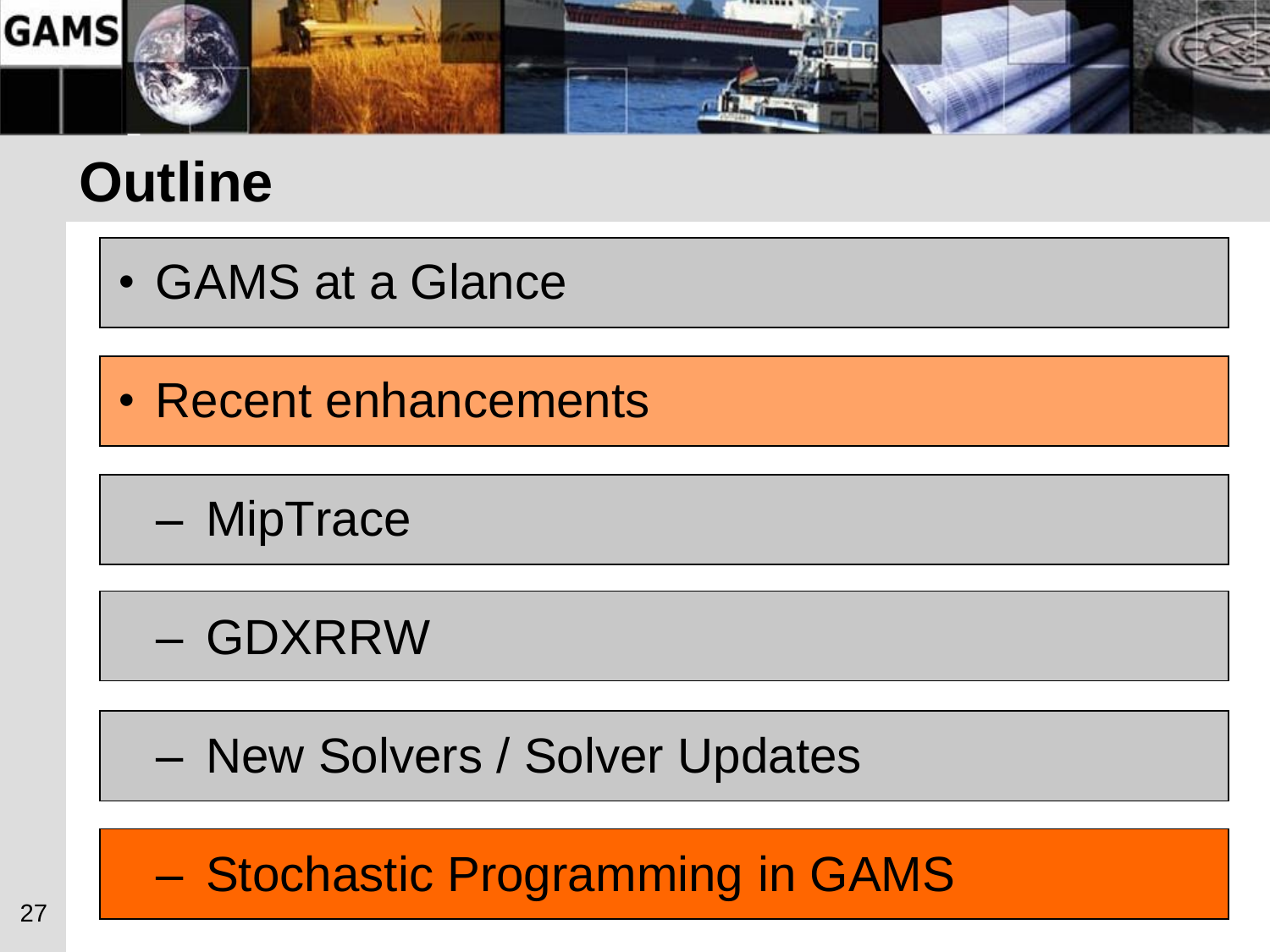

## **Stochastic Programming in GAMS**

- The Extended Mathematical Programming (EMP) framework is used to replace parameters in the model by random variables
- Support for Multi-stage recourse problems and chance constraint models
- Easy to add uncertainty to existing deterministic models, to either use specialized algorithms or create Deterministic Equivalent (new free solver DE)
- More information:

<http://www.gams.com/dd/docs/solvers/empsp.pdf>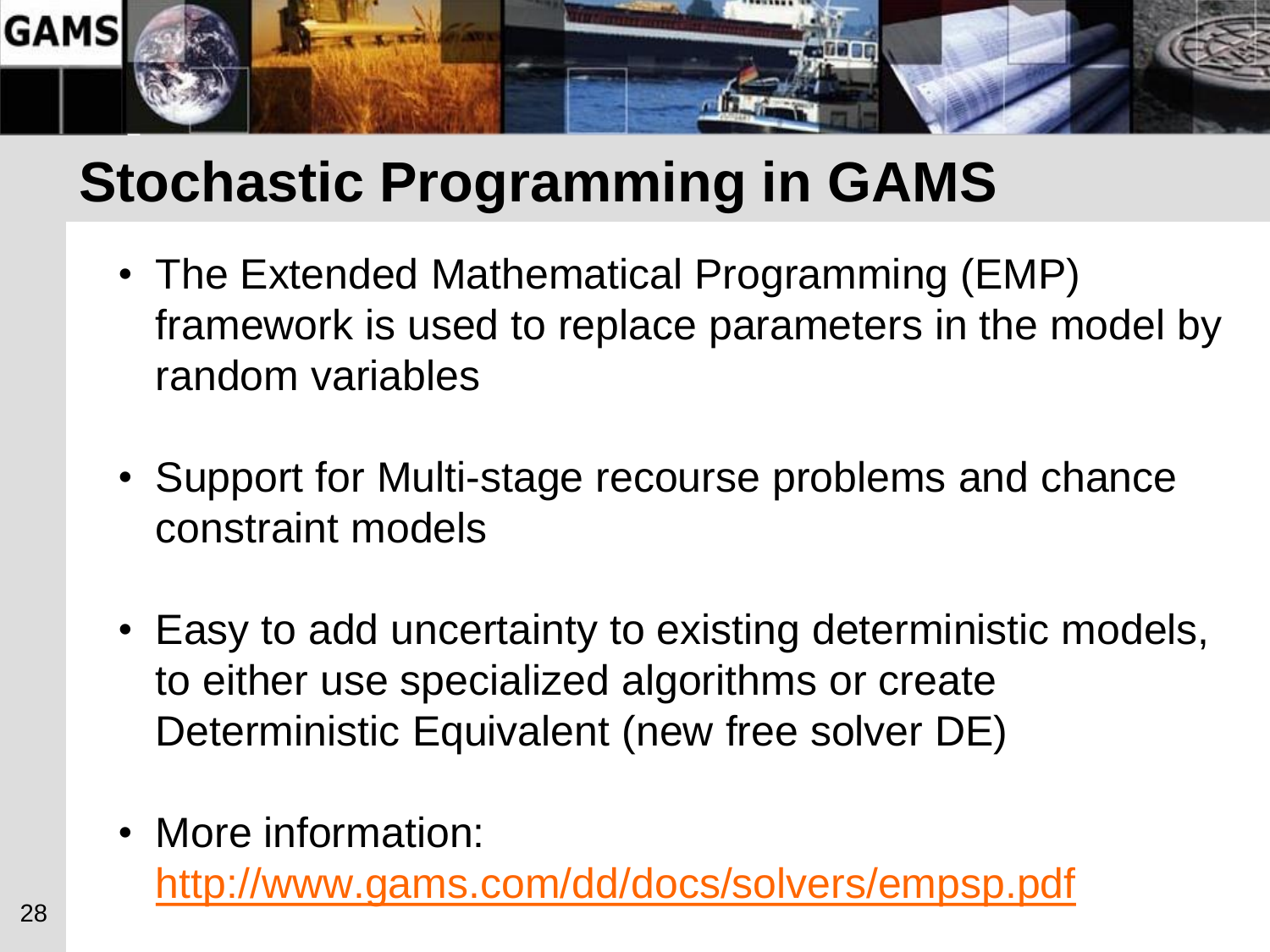

## **Simple Example: Newsboy (NB) Problem**

- A newsboy faces an uncertain demand for newspapers
- He can buy newspapers for fixed costs per unit
- He can sell newspapers for a fixed price
- For hold units he has to pay a disposal fee
- He has to satisfy his customers demand or has to pay a penalty
- Decisions to make:
	- How much newspaper should he buy "here and now" (without knowing the outcome of the uncertain demand)? *First-stage decision*
	- How many customers are lost after the outcome becomes known? → *Second-stage* or *recourse* decision
	- Recourse decisions can be seen as
		- penalties for bad first-stage decisions
		- variables to keep the problem feasible

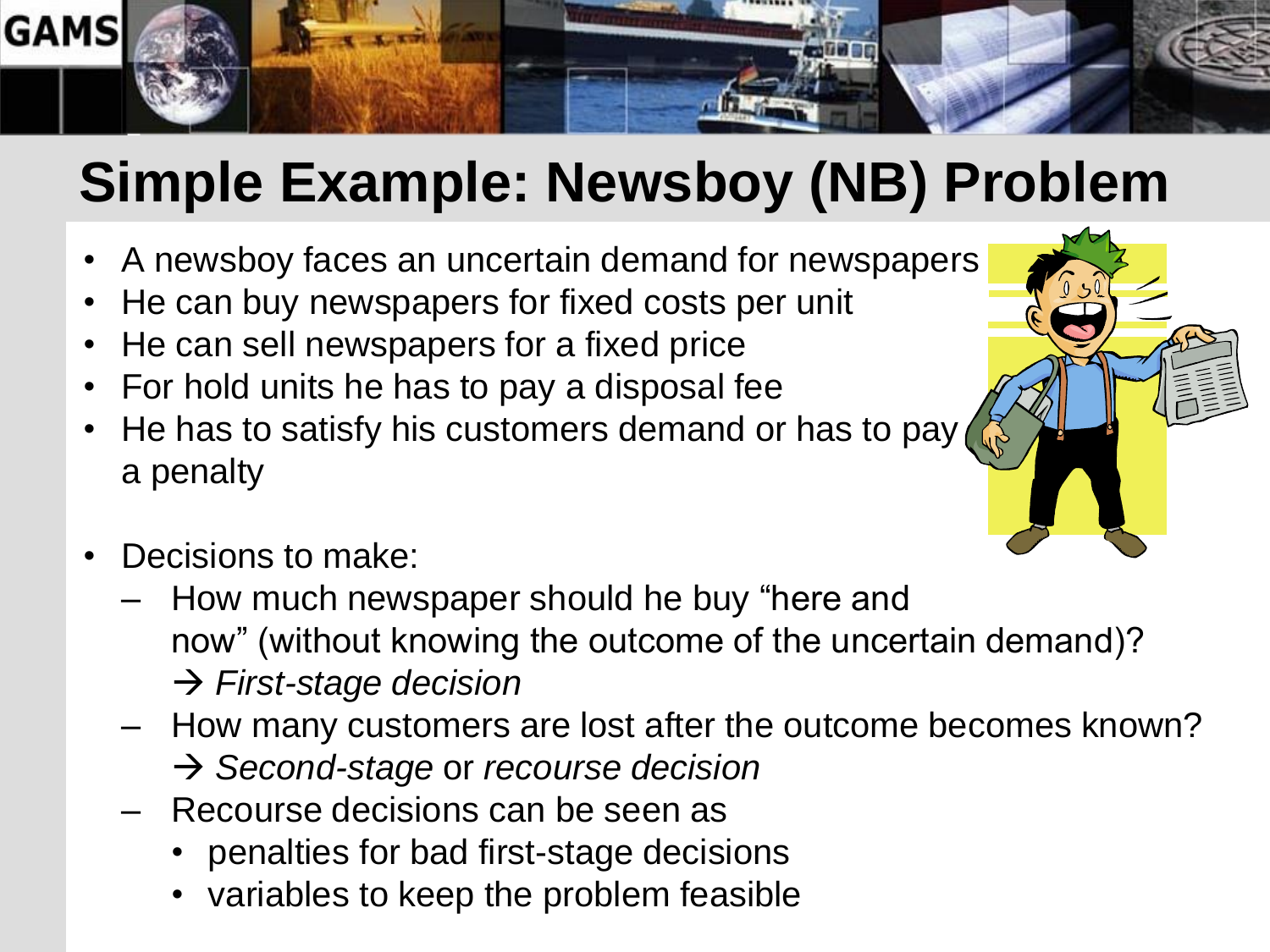

## **Simple NB Problem – GAMS Formulation**

| $\star$ | $LossSales = demand - UnitsSold$         |
|---------|------------------------------------------|
| lSales  | $L = e = d - S$                          |
| $\star$ | Inventory = UnitsBought - UnitsSold      |
| Inv     | $I =e = X - S$ ;                         |
| $\star$ | Profit, to be maximized                  |
| Profit  | $Z = e = r * S - c * X - h * I - p * L;$ |

```
$onEcho > %emp.info%
* Make d uncertain
randvar d normal 45 10
* Define nondefault stages
stage 2 d I L S
stage 2 lSales Inv
$offEcho
```

```
Set scen / s1*s6 /;
Parameter
   s d(scen) Demand
   s x(scen) Units bought;
Set
dict / scen.scenario.''
        d .randvar .s_d
        x .level .s_x /;
```
#### **Model** nb / all /;

Solve nb max z use emp scenario dict;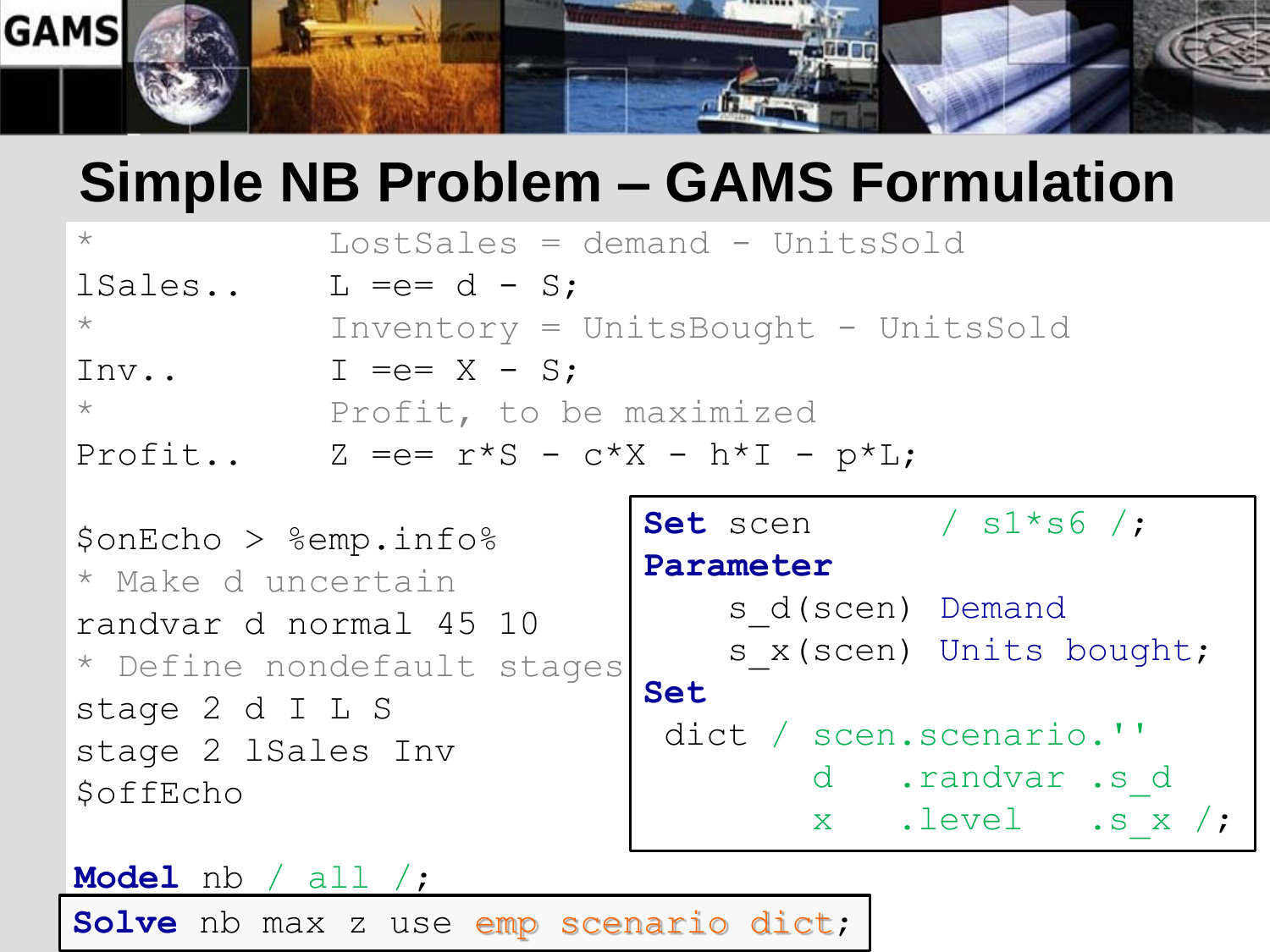

### **How to stay Up To Date**

- Sign up for a mailing list
	- <http://www.gams.com/maillist/>
- Find the last release on our website
	- Latest version: GAMS 24.1.3
	- Released July, 26<sup>th</sup>
	- <http://www.gams.com/download/>



The GAMS Release Newsletter: For people interested in the latest information about new GAMS releases and trying newsletter will inform you about forthcoming GAMS related

## Please visit us at our booth in the exhibit area!